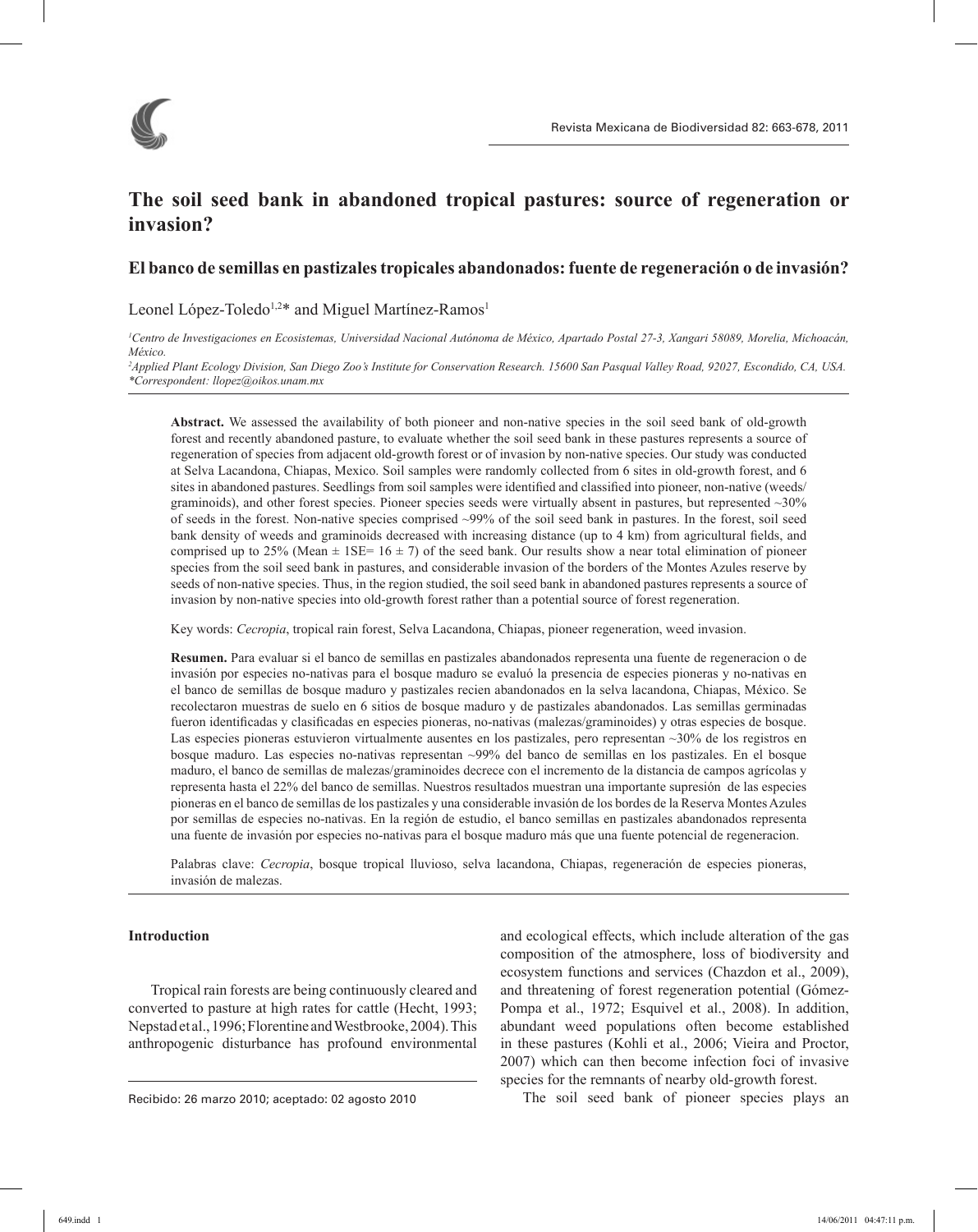important role in post-disturbance regeneration and secondary succession of tropical rain forest (Garwood, 1989; Bazzaz, 1991; Aide and Cavelier 1994). Any factor which depletes the soil seed bank of pioneer species could therefore diminish forest regeneration potential (Wijdeven and Kuzee, 2000; Vieira and Proctor, 2007). For example, the commonly used slash-and-burn practice of pasture preparation and maintenance can reduce seed availability by eliminating mature pioneer plants. As a result of this loss, most seeds of pioneer species in pastures must arrive from external sources, and through various dispersal agents (Guevara and Laborde, l993; Holl, 1998; Medellín and Gaona, 1999). However, most seeds dispersed in this manner fall at distances of less than a few dozen metres from nearby forest remnants (Aide and Cavelier, 1994; Martínez-Garza and González-Montagut, l999; Cubiña and Aide, 2001). Subsequent predation by insects (mostly ants) and small mammals (e.g. mice) can further reduce the abundance of pioneer species seeds in pasture (Nepstad et al., l996; Wijdeven and Kuzee, 2000; Cubiña and Aide, 2001; García-Orth and Martínez-Ramos, 2008). It has been suggested that pioneer soil seed bank density declines with intensity of land use and with increasing size of pasture (Wijdeven and Kuzee, 2000; Esquivel et al., 2008). However, few studies have estimated the reduction of pioneer species in the soil seed bank of pastures, relative to that of nearby old-growth forest (Aide and Cavelier, 1994; Wijdeven and Kuzee, 2000).

Productivity of tropical pastures, especially those in nutrient-poor sites, tends to undergo a rapid decline (Buschbaucher et al*.*, l988; Asner et al., 2004). This is associated with the proliferation of weed species that are capable of dominating the seed bank in abandoned pastures (Nepstad et al., 1996; Wijdeven and Kuzee, 2000; Vieira and Proctor, 2007). Due to the fact that the seeds of these species are capable of wide dispersal, abandoned pastures may become a source of invasive species for nearby oldgrowth forest remnants. However, these species are in general heliophiles and their invasiviness in the forest depends on disturbances, such as canopy gaps, forest fragmentation, etc (Kohli et al., 2006). This biological invasion may produce important negative ecological effects within the forest, as invasive species can threaten native biodiversity and alter the structure and function of the whole ecosystem (Asner et al., 2004; Kohli et al., 2006).

While several studies have evaluated the structure and composition of soil seed banks in the tropics, few have documented the influence of pastures on the relative availability of pioneer and non-native species within the seed bank (Florentine and Westbrooke, 2004). An understanding of this process is critical to the

identification of appropriate pasture management regimes which promote forest regeneration and prevent the proliferation of weeds or graminoids. This is an issue of great importance, considering the continued expansion of human-transformed landscapes in the tropics (Harvey et al., 2008; Chazdon et al., 2009).

In this paper, we studied soil seed bank structure and composition in old-growth forest and pasture sites in the Selva Lacandona region, at the border between the Montes Azules Reserve and the Marqués de Comillas region. The former is a MAB-UNESCO reserve, while the latter is an extensive agricultural area in southeast Mexico. Specifically, we assessed the availability of pioneer and non-native species (weeds and graminoids) in the soil seed banks of old-growth forest and recently abandoned pastures in order to evaluate whether the pasture soil seed bank represents a source of regeneration or a source of invasion by non native plants in old-growth forest. Our specific objectives were (1) to assess the availability of seeds of pioneer and non-native species (weeds and graminoids) in soils of recently abandoned pastures, (2) to assess the extent of invasion of old-growth forests by seeds of non-native species, and (3) to explore whether the density of seeds of non-native species in old-growth forest is related to distance from the nearest agricultural fields. Finally, we directly compared our results with those of previously published studies in the Neotropics.

#### **Materials and methods**

*Study site.*The study was carried out in the south of the Selva Lacandona region, at the border between the Montes Azules Biosphere Reserve (MAB-UNESCO) and Marqués de Comillas Region (MCR), in the southern state of Chiapas, Mexico (16°01′ N, 90°55′ W, Fig. 1). The Montes Azules Biosphere Reserve (MABR) covers approximately 331 000 ha and represents the largest area of protected rain-forest in Mexico. The elevation ranges between 100 and 300 m asl, and the climate is warm and humid, with an average annual precipitation of about 3 000 mm and a mean annual temperature of about 25 ºC (INE, 2000). The dominant vegetation in this area is tropical rain forest (*sensu* Richards, l996). Previous studies have identified different geomorphologic units in the area, in which forest structure, diversity and composition vary in line with changes in soil and topography (Siebe et al., 1996; Ibarra-Manríquez and Martínez-Ramos, 2002). In this study, we controlled this environmental variation by utilizing those areas composed exclusively of low-lying hills. This unit is well defined, with sandy or limestone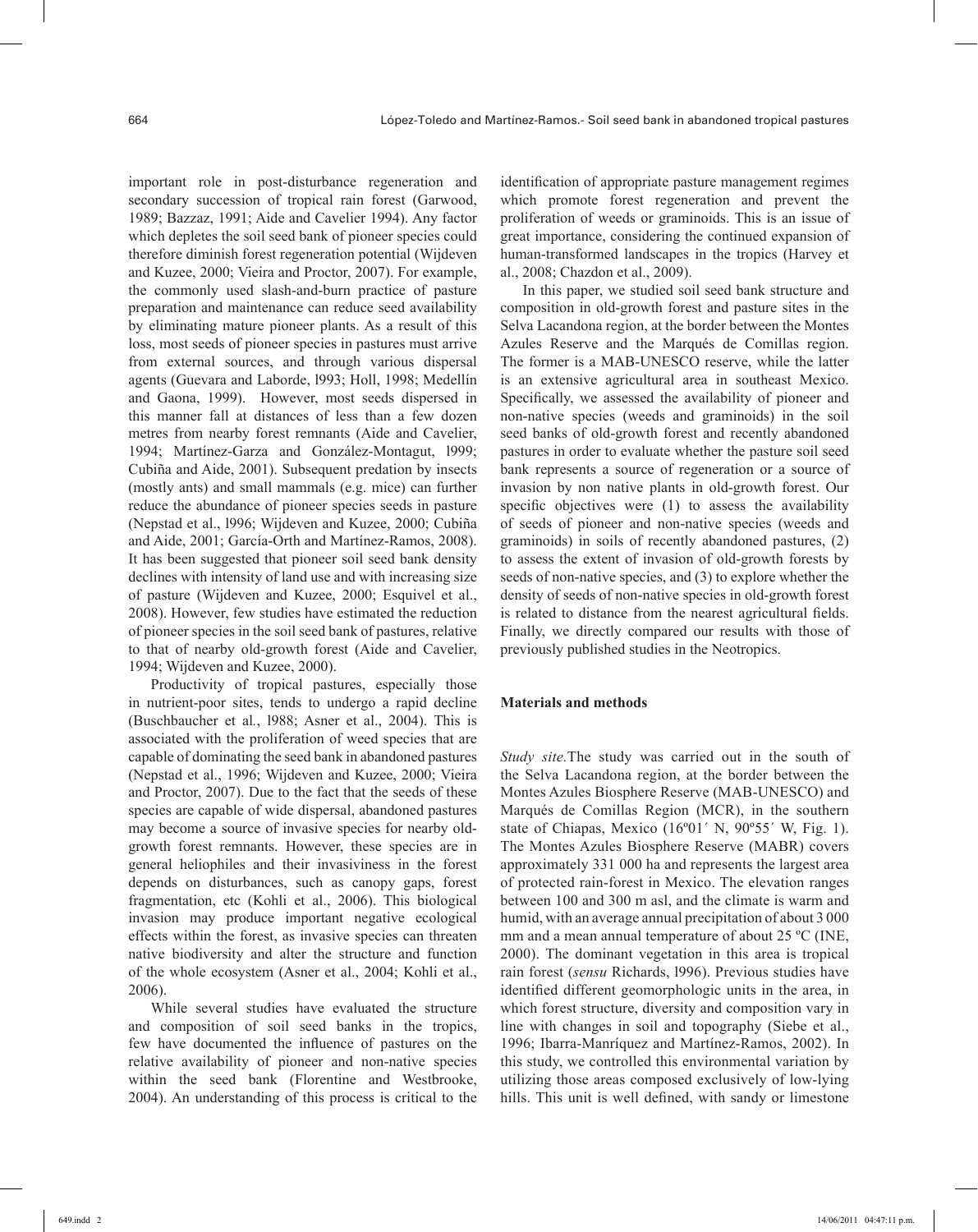

**Figure 1.** Location of the study site. In A) the state of Chiapas in Southeast Mexico is shown. In B) the polygon of Montes Azules Biosphere Reserve (MABR=1) and the Marqués de Comillas Region (MCR=2) at the East of Chiapas are shown. The rectangle in B) is amplified in C), and shows the MABR separated from the MCR by the Lacantun River and the study sites: closed squares within the MABR represent the old-growth forest and closed circles in the MCR represent pasture sites. The star indicates the location of the Chajul Field Station. In the MABR, the tropical rain forest dominates (white areas). By contrast agricultural and pasture lands (gray) dominate the edge of the border of MCR, although important old-growth forest remnants are also found (IG-UNAM 2002).

soils which are low in both nutrients and available water (Siebe *et al*. 1996). *Dialium guianense* (Fabaceae); *Guarea glabra* (Meliaceae); *Ampelocera hottlei* (Ulmaceae) and *Spondias radlkoferi* (Anacardiaceae) are among the dominant canopy species (Ibarra-Manríquez and Martínez-Ramos, 2002; López-Toledo et al., 2008). Low-lying hills form the largest geomorphologic unit in the area and it is among these that most pastures are established within the MCR.

The Marqués de Comillas Region (MCR), which is approximately 200 000 ha in area, is located to the east of the Lacantún River, and directly opposite one of the core zones of the Montes Azules Biosphere Reserve (Fig. 1). Human colonization started around 1970 and currently the MCR comprises a mosaic of old-growth rain forest (< 35%), secondary forest (16%), pasture (43%), and areas of other agricultural land-use (7%) (Zermeño, 2008). Pasture management includes the use of fire, low levels of agrochemicals, and non-mechanized techniques. Highyielding non-native grass species are used to establish the pastures, although some of the pastures still contain remnant trees (García-Orth and Martínez-Ramos, 2010). On average, cattle density is approximately 3 head ha-1 and cattle are rotated between pastures every month. The pastures are used for about 13 yr, at which point they are abandoned (Zermeño, 2008). The intensity of pasture management regime corresponds to the "moderate" category on the scale proposed by Uhl et al. (1988). *Sampling design.* Our study consisted of 6 pasture and 6 old-growth forest sites. The forest sites were located within the MABR, at distances between 1.5 and 4 km from the Lacantum River edge, which represent the border of the reserve and the agricultural fields, in the area under the supervision of the Chajul Field Station (Fig. 1). Using a geo-referenced map, we measured distance to agricultural areas as the shortest distance between each old growth forest study site and the nearest bank of the Lacantún River, considering that pasture and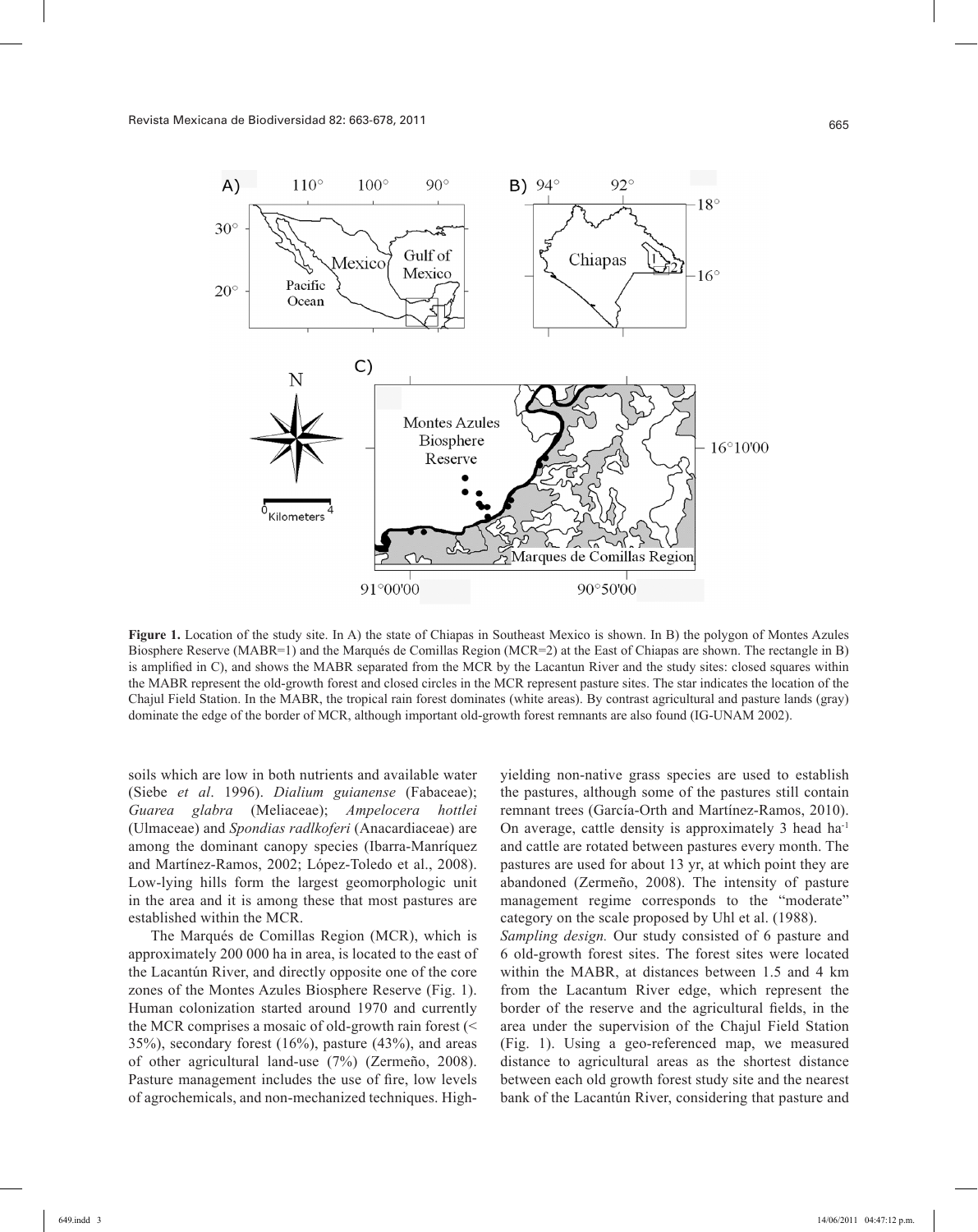agricultural lands occupied the whole length of the bank on the Marqués de Comillas side. In the MCR, 6 pastures with similar characteristics were selected (Appendix 1). Pasture size range was between 1 and 2 ha. Among the chosen pastures, distance from nearby forest remnants (degree of isolation) varied between 31 and 248 m, and length of time in use between 9 and 15 yr. Cattle stocking density was between 1 and 7 ha-1, with a cattle rotation period of between 10 and 30 days, while the frequency of fires within the preceding 8 yr period varied between 1 and 4 (Appendix 1). The minimum distance between any old-growth forest and pasture site was 1 km.

*Soil seed bank samples.* At the beginning of August 1998 (the main rain-forest fruiting season in the study area; Martínez-Ramos, unpubl. data),  $3 \times 10 \times 10$  m plots, within a radius of 20 m, were randomly selected in each pasture and old-growth forest site. In each plot, 5 soil core samples were taken at random points with an auger (5 cm diameter  $\times$  10 cm depth). Sampling was completed within 1 week to avoid differences between habitats, and thus any temporal bias in seed availability and composition. To record viable seeds, the seedling emergence method was used (Ter Heerdt et al., 1999). Each soil core was divided into 2 layers: upper (0-5 cm depth) and lower (5-10 cm depth). Samples from each site were mixed in order to have 6 true replicates per layer in each of the 2 studied habitats. Each mixed sample was homogenized and placed in individual  $20 \times 30 \times 0.5$  cm trays (following Dalling et al., 1995). To prevent possible contamination of the soils with non-experimental seeds, trays were placed in a shade house established in an open site  $($  > 80% full sun light) and covered by a layer of white plastic mesh  $\approx 0.5$  mm aperture) and transparent nylon sheet. The shade house was located in an open area of the Chajul Field Station, located outside the forest. To check for contamination, 10 additional control trays with sterilized substrate (by adding boiling water to soil samples) were included and allocated randomly among the experimental trays. The soil in each tray was watered to saturation every day in order to induce germination.

Seedling emergence was recorded every day for 80 days. A longer time period was originally planned, but measurement was interrupted by the onset of Hurricane Mitch (4<sup>th</sup> November 1998) which impacted the study area and produced unusual flooding at the edges of the Lacantún River where the shade house was located. Although an asymptotic trend in the germination rate was observed for both habitats, we cannot discount the possibility that seedling emergence may have continued had the flooding not halted the recording of emergence.

No seedling emergence was recorded in the control trays during the study period. Once recorded, all emerged

seedlings were carefully removed to avoid confusion with newly emerged plants. Samples of all morphospecies were grown in pots to facilitate taxonomic identification which was carried out, following Breedlove (1986), Martínez et al., (1994), Ibarra-Manríquez and Sinaca-Colín (1995, 1996a, 1996b) and Espinosa and Sarukhán (1997), by local botanists and professional taxonomists who had expert knowledge of the area. Species vouchers are available from the authors. Based on the literature cited above, each seedling was identified to species or genus level, and categorized into one of the following groups: pioneer, nonnative (alien weeds and graminoids in the study area), and other forest species. A group of unidentified morphospecies was also included. Subsequent analyses were completed based on these groups.

Pioneers (*sensu* Swaine and Whitmore 1988) were recognized as those woody plants that establish only in open disturbed areas, and which are short-lived (< 40 yr), fast-growing, and reproduce copiously. The group "other forest species" included forest herbs, climbers and woody lianas, which were combined as they were too low in number to consider as separate groups. Weeds and graminoids were recognized as cosmopolitan herbs, shrubs or grass-like species, commonly associated with humanmanaged areas, which grow and reproduce aggressively. In the present study, we refer to both groups (i.e. 'weeds' and 'graminoids') as non-native plants (*sensu* Espinosa and Sarukhán, 1997).

*Data analysis.* A non-metric multidimensional scaling (NMDS) ordination was performed to evaluate soil seed bank similarity in terms of the abundance of species among sites and habitats. For this procedure, species abundance at each site was used to obtain a Bray-Curtis similarity matrix (Beals, 1984; McCune and Mefford, 1999). Abundance data were converted to a logarithmic scale to avoid any bias resulting from disparate abundance differences among species. A separate analysis was conducted for each plant group.

A Mantel test was performed to evaluate the effect, on species similarity, of distances among sites. We performed this test: i) between old-growth forest sites and ii) between pasture sites. The statistical significances of all Mantel correlations were assessed by Monte Carlo permutation tests, with 100 permutations. NDMS ordination and Mantel tests were carried out using PC-Ord ver. 4.36 (McCune and Mefford, 1999).

Generalized Linear Models (GLMs) in R 2.6.2 (Faraway, 2005; Crawley, 2007; R Development Core Team 2008) were used to assess differences in soil seed bank density between habitats and soil depths (layers). Analyses were conducted for i) total soil seed bank, ii) pioneers, iii) weeds, iv) graminoids, v) other forest species, and the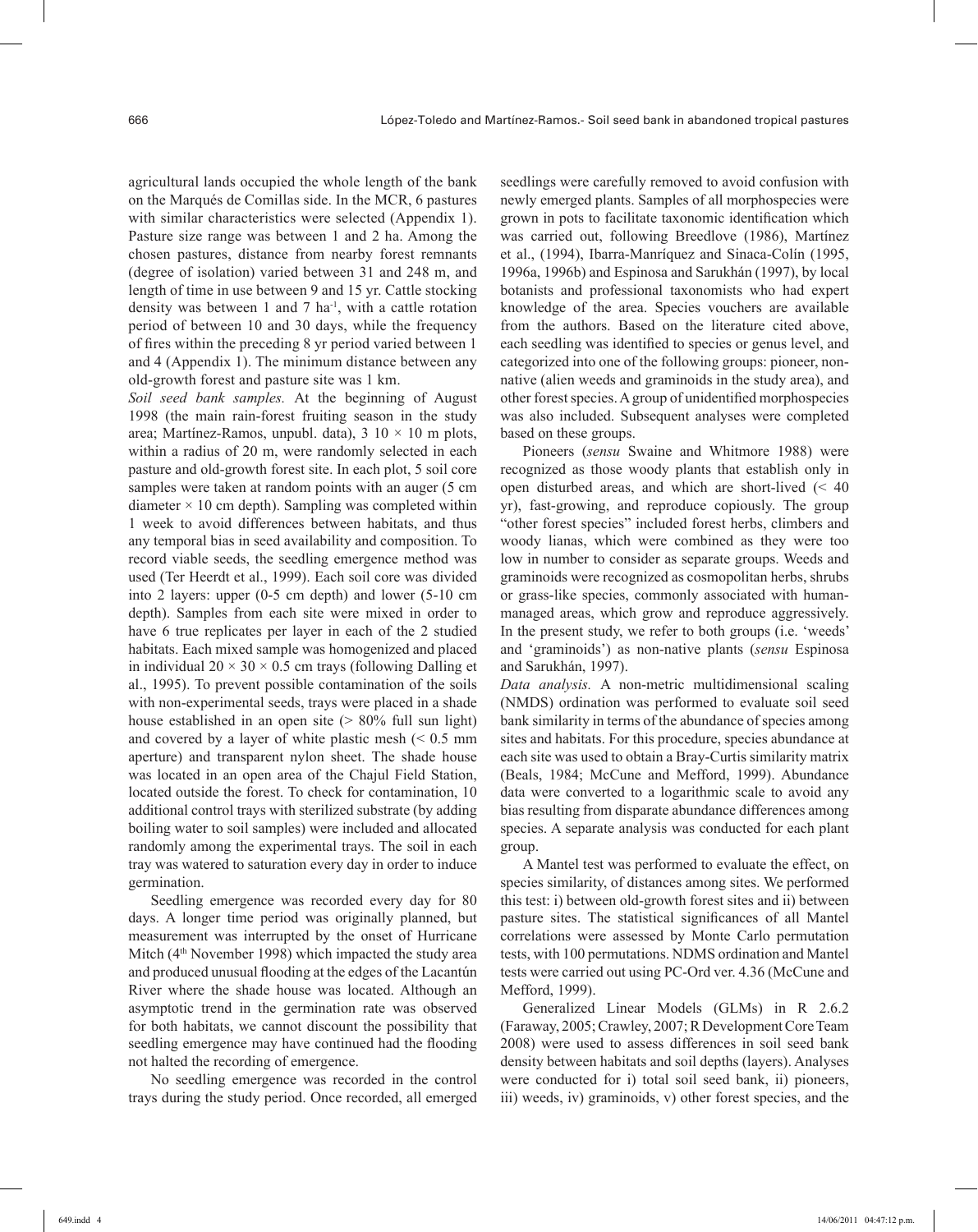more abundant species from each plant group. We used GLMs, as their use is more appropriate when variance is not constant and when errors are not normally distributed, as was the case with our response variable (Faraway, 2005; Crawley, 2007). Due to the count nature of the dependent variable, Poisson error and a logarithmic link function were used. When over-dispersion occurred, we compensated by refitting the model using quasi-Poisson rather than Poisson errors (Faraway, 2005; Crawley, 2007). In models with this error and link function, the deviance explained by each term approximates Chi-square values and may be expressed as the percentage of the total deviance explained by each term (Faraway, 2005; Crawley, 2007). In these analyses, 'habitat' (2 levels: old-growth forest and pastures) was used as a discrete fixed factor with 6 replicates per level while 'layer' (2 levels: upper and lower) was used as nested factor within habitat. Bonferroni post hoc tests, to identify significant differences among treatments, were conducted when significant factor effects were detected (Faraway, 2005; Crawley, 2007).

To evaluate the invasion of non-native plants into the MABR, the relationship, between the soil seed bank density of weeds and graminoids in old-growth forest sites and the shortest distance to the Lacantun River, which represent the edge of the MAB reserve and the border of the agricultural areas, was explored through a regression

using the count data (Fig. 1). A GLM with Poisson error and a logarithmic link function was used. The procedures explained above for GLM analyses were also followed (Faraway, 2005; Crawley, 2007).

*Soil seed bank in different tropical localities.* To assess how the reduction of the pasture soil seed bank of pioneer species compared to that found in other studies, a relative index of pioneer seed availability in managed areas (PSA) was calculated and compared with the PSA of other localities. PSA was obtained by dividing the soil seed bank density of pioneer species recorded in a given pasture site by the soil seed density recorded in a neighbouring old-growth forest. Data from Uhl and Clark (1983), Aide and Cavelier (1994), Nepstad et al. (1996), Quintana-Ascencio et al. (1996), Wijdeven and Kuzee (2000), Uhl et al. (1981) and Uhl et al. (1982) were used. Finally, to assess how the invasion of non-native species into oldgrowth forest compared with other studies, we estimated the proportion of non natives (PNN) in the soil seed bank in the old-growth forest sites. We used the number of identified weeds and graminoids and the total soil seed bank density (including unidentified species), to avoid any bias in the PNN. Finally, our PNN was compared with those from other published studies (Uhl et al., 1982; Uhl and Clark, 1983; Nepstad et al., 1996; Quintana-Ascencio et al., 1996; Wijdeven and Kuzee, 2000; Brearley et al.,

**Table 1.** Statistics for soil seed bank density of different plant groups and species in 2 contrasting habitats at Montes Azules Biosphere Reserve and Marqués de Comillas Region, south-east Mexico.  $\chi^2$  and R<sup>2</sup> (in brackets) refers to the deviance and the proportion explained by each factor in the model, respectively. P values are provided and indicated with \* when significant (see Fig. 3)

| <b>Plant Group-Species</b> | Habitat (H)        | Soil Layer (SL) |                  |                    |                |                  |
|----------------------------|--------------------|-----------------|------------------|--------------------|----------------|------------------|
|                            | $\chi^2$ and $R^2$ | df              | $\boldsymbol{P}$ | $\chi^2$ and $R^2$ | df             | $\boldsymbol{P}$ |
| Total soil seed bank       | 22.2(0.2)          |                 | $< 0.001*$       | 8.4(0.16)          | $\overline{2}$ | $< 0.004*$       |
| Pioneer species            | 65.0(0.43)         |                 | $< 0.001*$       | 38.02(0.25)        | 2              | $< 0.001*$       |
| Cecropia sp.               | 55.1(0.51)         | 1               | $\leq 0.001*$    | 31.6(0.28)         | $\overline{2}$ | $\leq 0.001*$    |
| Acalypha machrostachya     | 31.8(0.58)         | 1               | $< 0.001*$       | 2.1(0.04)          | $\overline{2}$ | 0.33             |
| Weed species               | 27.7(0.52)         | 1               | $< 0.001*$       | 4.7(0.08)          | 2              | 0.09             |
| Vernonia sp.               | 15.6(0.47)         | 1               | $< 0.001*$       | 2.35(0.07)         | 2              | < 0.31           |
| <i>Calyptocarpus</i> sp.   | 0.2(0.01)          |                 | < 0.62           | 3.1(0.16)          | $\overline{2}$ | 0.21             |
| Graminoid species          | 45.1(0.49)         | 1               | $< 0.001*$       | 28.1(0.21)         | $\overline{2}$ | $\leq 0.001*$    |
| Fimbristylis dichotoma     | 30.2(0.48)         | 1               | $< 0.001*$       | 9.4(0.15)          | $\overline{2}$ | $\leq 0.001*$    |
| Axonopus compressus        | 8.76(0.42)         | 1               | $< 0.003*$       | 1.89(0.07)         | $\overline{2}$ | < 0.38           |
| Other forest species       | 0.3(0.01)          |                 | 0.58             | 1.6(0.04)          | 2              | 0.44             |
| Unindentified              | 0.82(0.02)         |                 | 0.36             | 9.32(0.33)         | $\overline{2}$ | 0.009            |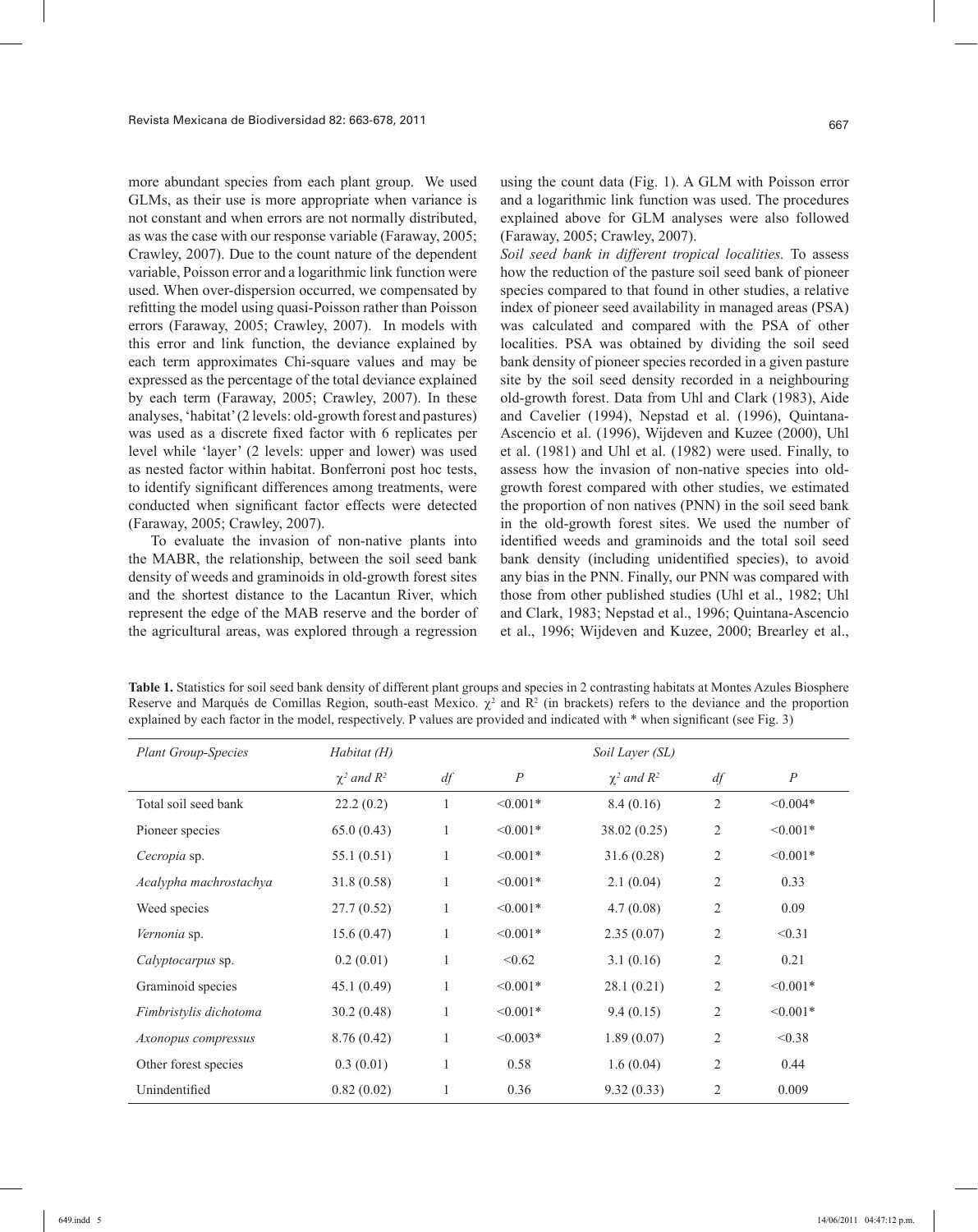2004; Myster, 2004; Vieira and Proctor, 2007). To our best knowledge, these are the only published seed bank data available which include pioneers and non-native species in old-growth forest and agricultural sites.

#### **Results**

*Seed bank community structure.* In total, we recorded 4 597 seedlings across all soil samples, about 95% of which were at least identified to genus. Fifty-two morphospecies were recognized but only thirty were taxonomically identified; 16 to species and 14 to genus; fifteen of these taxa were weeds, 6 graminoids, 3 pioneers, while the rest belonged

to other forest species. The total number of morphospecies in the pasture and old-growth forest sites was 43 and 32, respectively. Due to the loss of the shade house to the above-mentioned flooding, 39% of the seedlings in the old-growth forest and 3% in the pasture sites could not be identified, (Appendix 2).

Among the total number of recorded seeds, pioneers represented more than 30% of the seed bank in the oldgrowth forest, but less than 1% in pastures, where almost the entire seed bank comprised seeds of graminoids and weeds (Fig. 2, Appendix 2). Pioneer species (*Cecropia* sp. and *Acalypha diversifolia*) were recorded among the 5 most abundant species in old-growth forest habitats, but also present were some graminoid weeds such as *Scleria pterota* and *Fimbristylis dichotoma*. The dominant species

**Table 2.** Seed bank density (seeds m<sup>-2</sup>) of rainforest tree species in old-growth forest (F) and agricultural (A) sites, and the relative index of pioneer seed availability (PSA = F/A) at different tropical forest localities: A) cases for pastures, B) cases for other agricultural uses. Soil samples were taken at the indicated soil depth (cm). With the exception of Santa Marta, Colombia, where seed bank density was obtained by a direct count of seeds, all other studies used the seed germination (seedling emergence) method. Different groups of trees recorded in the seed bank are indicated in parenthesis: 1) pioneer species, 2) *Cecropia* species, 3) all woody forest species

| Locality                           | Depth          | Forest<br>(F) | Agriculture<br>(A) | <b>PSA</b><br>(F/A) | Source                        |
|------------------------------------|----------------|---------------|--------------------|---------------------|-------------------------------|
| A) Pastures                        |                |               |                    |                     |                               |
| San Carlos, Venezuela (1)          | 5              | 171           | 46                 | 0.27                | Uhl and Clark, 1983           |
| Santa Marta, Colombia (3)          | $\mathbf{1}$   | ~1000         | $\sim$ 5           | 0.002               | Aide and Cavelier, 1994       |
| Paragominas, Brazil (1)            | $\mathfrak{Z}$ | 665           | 144                | 0.21                | Nepstad et al., 1996          |
| Chiapas, Mexico (3)                | 10             | 450           | 116                | 0.26                | Quintana-Ascencio et al. 1996 |
| Guanacaste, Costa Rica (3)         | 5              | 402           | 21                 | 0.05                | Wijdeven and Kuzee 2000       |
| Chiapas, Mexico(1)                 | 10             | 439           | 51                 | 0.12                | This study                    |
| B) Maizefields and yucca farms (*) |                |               |                    |                     |                               |
| San Carlos, Venezuela (1)          | 5              | 722           | 150                | 0.21                | Uhl et al. 1981               |
| San Carlos, Venezuela (2)          | 5              | 676           | 122                | 0.18                | Uhl et al. 1981               |
| San Carlos, Venezuela (3)*         | 5              | 168           | 47                 | 0.27                | Uhl et al. 1982               |
| Chiapas, Mexico (3)                | 10             | 450           | 469                | 1.04                | Quintana-Ascencio et al. 1996 |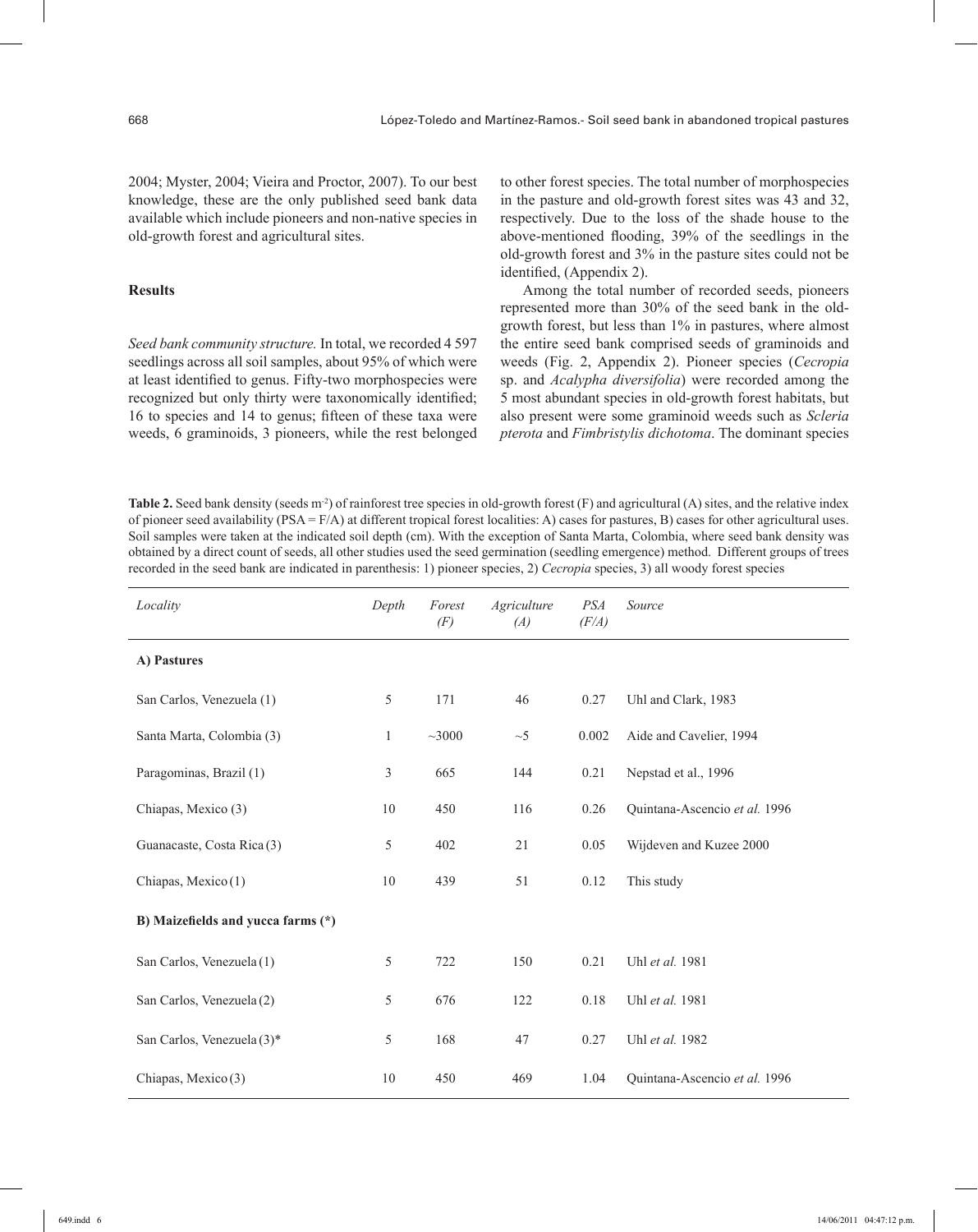

**Figure 2.** Soil seed bank community structure of old-growth forest (OF) and pasture sites (Pas) at Montes Azules Biosphere Reserve and Marqués de Comillas Region, southeastern Mexico, respectively. The NDMS ordination is completed per plant groups and shows the ordination between axis 1 and axis 2.

**Table 3.** Soil seed bank density (seeds m-2) of non-native plants (weeds and graminoids) and of the total seed bank in old-growth forest sites at different tropical localities. The proportion of seeds of non-native plants is shown in column PNN. Soil samples were taken at the indicated soil depth (cm). All studies used the seed germination method

| Locality               | Depth | Non-native     | Total | <b>PNN</b> | Source                         |
|------------------------|-------|----------------|-------|------------|--------------------------------|
| San Carlos, Venezuela  | 5     | $\overline{c}$ | 177   | 0.01       | Uhl et al., 1982               |
| San Carlos, Venezuela  | 5     | $\overline{0}$ | 200   | 0.00       | Uhl and Clark, 1983            |
| Paragominas, Brazil    | 3     | 28             | 700   | 0.04       | Nepstad et al., 1996           |
| Chiapas, Mexico        | 10    | 126            | 437   | 0.28       | Quintana-Ascencio et al., 1996 |
| Guanacaste, Costa Rica | 5     | 254            | 1576  | 0.16       | Wijdeven and Kuzee, 2000       |
| Belem, Brazil          | 10    | 286            | 586   | 0.48       | Vieira and Proctor, 2007       |
| Luquillo, Puerto Rico  | 10    | 185            | 378   | 0.49       | Myster, 2004                   |
| Maquipucuna, Ecuador   | 10    | 102            | 283   | 0.35       | Myster, 2004                   |
| Kalimantan, Indonesia  | 5     | 47             | 175   | 0.27       | Brearley et al., 2004          |
| Chiapas, Mexico        | 10    | 346            | 2117  | 0.16       | This study                     |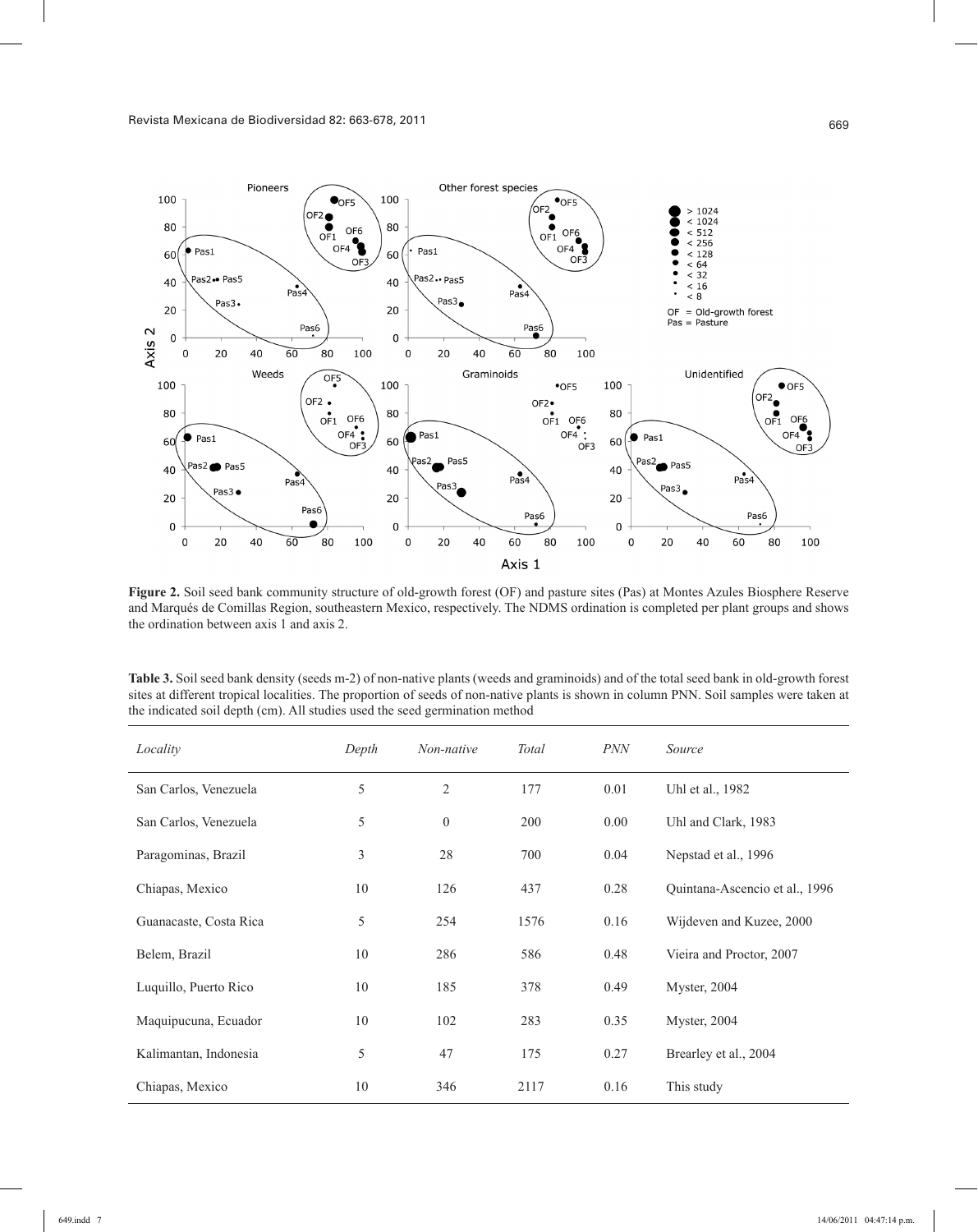of the pasture seed bank were graminoids, while the pioneer species *Ochroma lagopus* and *Cecropia* sp. occupied the  $17<sup>th</sup>$  and  $18<sup>th</sup>$  rank in abundance, respectively and represent  $\leq$ 1% of the total density (Fig. 2, Appendix 2).

NMDS ordination of sites, based on species similarity and abundance, produced 2 clearly separate groups: oldgrowth forest and the pasture sites. The old-growth forest sites were very consistent and clearly grouped, while pastures were more dispersed. Ordination graphs for the plant groups clearly indicate different abundances among habitats: pioneers are more abundant in old-growth forest sites, while weeds and graminoids dominate the soil seed bank in pastures. Axis 1 of the ordination extracted 80.3% of the original distance matrix, axis 2 described 11.7% and axis 3 explained 4.5%, making the cumulative extraction for the first 3 axes 96.6% (Fig. 2.). Mantel tests for distance

correlation was significant ( $r = 0.57$ ,  $p = 0.05$ ) between oldgrowth forest sites but not between pasture sites (r=0.19,  $p = 0.22$ ), indicating that part of the observed variation in old-growth forest was due to distance, whereas in the pastures, site variation was unrelated to distance.

Overall, soil seed bank density was significantly (and more than one order of magnitude) higher in pasture than in old-growth forest habitats. In both habitats the upper soil layer had significantly higher seed density than the lower one (Fig. 3, Table 1).

*Soil seed density of pioneer species in pastures*. The trees *Cecropia obtusifolia*, *C. peltata* and *Ochroma pyramidale*, and the shrub *Acalypha diversifolia* were the only pioneer species identified in all soil samples. Due to the fact that we could not unequivocally distinguish seedlings of the 2 *Cecropia* species, we combined and classified these seeds



**Figure 3.** Soil seed bank density in old-growth forest sites at the Montes Azules Biosphere Reserve and pastures at Marqués de Comillas region, southeastern Mexico. Open and filled bars represent the upper (0-5 cm depth) and lower (5-10 cm depth) sampled soil layer, respectively. Bars which do not share a letter are significantly different (P *≤* 0.05). Note the logarithmic scale in the Y axis in a), c) and  $d$ ).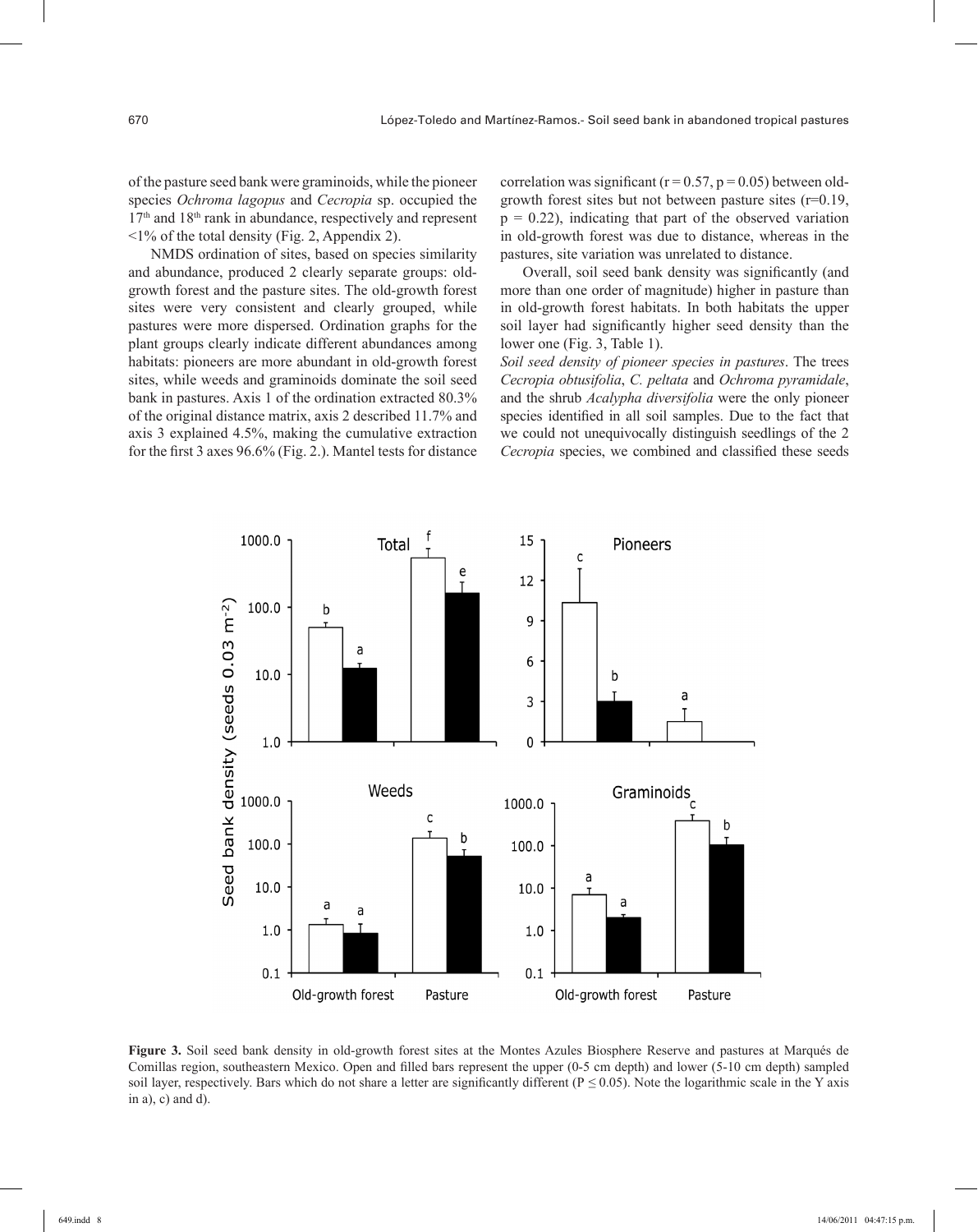as *Cecropia* sp. for further analyses. Seed density of pioneer species was significantly lower  $(51 \pm 32.6 \text{ seeds.m}^2)$  in pasture sites than in the old-growth forest habitats (453.5  $\pm$ 53.1;Fig. 3). Seeds of pioneers in pastures were only found in the upper soil layer (Fig. 3). *Cecropia* was among the most dense seed taxa in old-growth forest habitats (323  $\pm$ 49); with a density 12 times higher than in pasture sites ( $28 \pm$ 28). *Ochroma pyramidale* was only recorded in pastures. No pioneer shrubs were detected in the pastures (Appendix 2). *Weed invasion of the old-growth forest seed bank.* Of the 21 non-native species (15 weeds and 6 graminoids) recorded in the pastures, 10 were found in the old-growth forest soil seed bank (Appendix 2). In the old-growth forest, the seed bank density of weeds, as well as of graminoids, was 2 orders of magnitude smaller than that found in pastures (Fig. 3; Appendix 2). Nonetheless, the high incidence of weeds  $(2\% - 4\%)$ , and particularly of graminoids  $(6\% - 28\%)$ , in the soil seed bank of old-growth forest was noteworthy (Fig. 3, Appendix 2). In the old-growth forest, seeds of both weeds and graminoids were similarly distributed between soil layers (Fig. 3).

The density of the soil seed bank of non-native species in the old-growth forest is related to distance from agricultural areas (Fig. 4). Specifically, a strong relationship between distance from agricultural fields (indicated by the Lacantun River) and density of weeds ( $\chi^2$  = 10.2, df = 1, P<0.001) and graminoids ( $\chi^2$  = 13.8, df = 1, P<0.001) was

found. This relationship was even stronger when weed and graminoid seeds were combined ( $\chi^2 = 23.9$ , df = 1, P<0.001). Seeds of graminoids were found as far as 4 km from the edge of the Montes Azules reserve, represented by the Lacantun River and which represent the border of the agricultural areas (Fig. 4).

*Soil seed banks in different tropical localities.* Considering the 6 different studies in pastures, a low presence of pioneer seeds was found with a mean pioneer seed availability  $(PSA)$  of 0.15  $(SE = 0.04)$ . In our study, a PSA of 0.12 was found which concurs with the general trend (Table 2A). In the studies which included other agricultural uses, a 3-fold higher mean was found compared to that of pastures (PSA  $= 0.42$ , SE  $= 0.2$ ) (Table 2B). The lowest value (0.002) was found in pastures located at Santa Martha, Colombia, while the highest (1.04) was found in maizefields from Chiapas, Mexico in a location very close to our study area. With the exception of 1 location (San Carlos, Venezuela), nonnative plants were found to be present in the old-growth forest soil seed bank in each of the studies considered. The mean  $\pm$  SE of the proportion of non-native plants (PNN), of all the previous studies, was  $0.22 \pm 0.05$ . This value was slightly higher than that found for our study site (PNN= 0.16). The lowest and highest PNN values of all studies were found at San Carlos, Venezuela (0.0) and Luquillo, Puerto Rico (0.49), respectively (Uhl and Clark, 1983; Myster, 2004; Table 3).



**Figure 4.** Relationship between soil seed bank density of non-native species (weeds and graminoids) in old-growth forest sites and distance (m) to agricultural fields/border of the reserve (represented by the Lacantun River edge).  $R^2$  indicates the proportion of deviance explained by the term included in the model (distance) according to the GLM analysis (see Methods for explanation).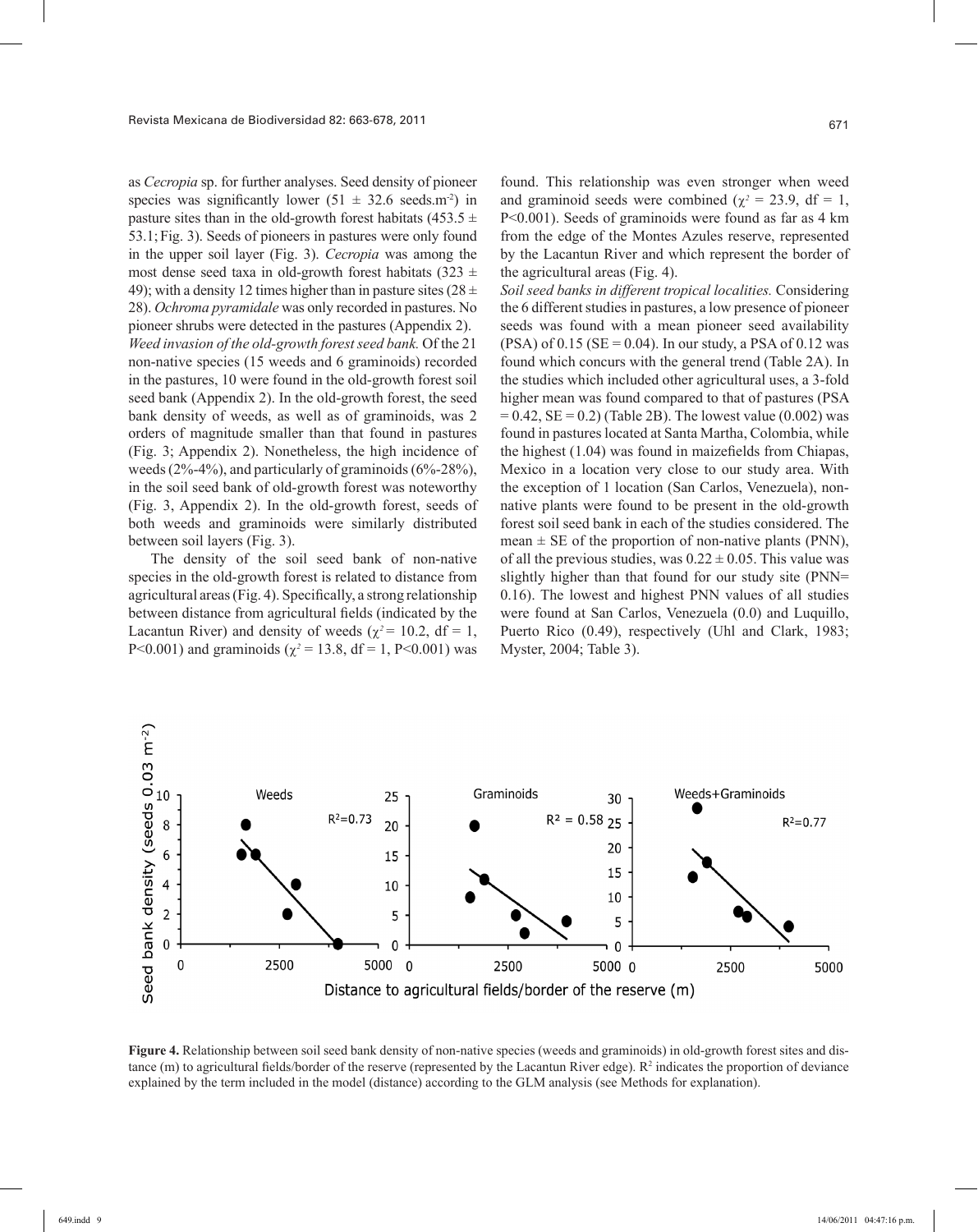### **Discussion**

*Soil seed bank density of pioneer species in abandoned pastures.* Overall, the seed bank of pioneer species was about 9 times lower in the pasture than in old-growth forest habitats. This low seed density may be associated with low seed rain, high seed predation, and/or high germination rates (Wijdeven and Kuzee, 2000; Esquivel et al., 2008; García-Orth and Martínez-Ramos, 2008). We do not believe that the unidentified seedlings in pastures (3%) modified this pattern, as these seeds germinated rather late and, in general, true pioneer species germinate, if conditions are suitable, during the first 18-30 days (Vázquez-Yanes and Smith, 1982).

The seed bank of pioneer species is very dynamic, as newly dispersed seeds continuously replenish the seeds lost through mortality or germination (Álvarez-Buylla and Martínez-Ramos, 1990; Dalling et al., 1998). When seed mortality/germination is not compensated by dispersal, seed bank density declines (Álvarez-Buylla and García-Barrios, 1993). Different studies have documented that seed rain density of pioneer species in pastures declines sharply with distance to the remnant forest; beyond 10-25 m from the forest edge the density tends to be marginal (Aide and Cavelier, 1994; Martínez-Garza and González-Montagut, 1999; Cubiña and Aide, 2001). Our studied pastures were at distances 25-250 m from forest fragments, and the low soil seed bank density of pioneer species was probably related to low numbers of dispersed seeds, particularly of the pioneer tree *Cecropia* (69% of all recorded pioneer soil seeds), for which more than 40 frugivorous animal species have been reported (Estrada and Coates-Estrada, 1984). Additionally, in our pastures there were no remnant trees, which have been documented to play an important role in attracting seed-dispersing animals (Guevara and Laborde, 1993). Other studies conducted in Marqués de Comillas have documented that seed rain density of *Cecropia* was very low in abandoned pastures; only 3.5 seeds m-2 were caught in open pasture sites, a quantity 33 times lower than under isolated *Ficus* trees in the same pastures (García-Orth, 2008).

High seed predation rates may further reduce the soil seed bank of pioneer species in pastures (González-Montagut, 1966; Nepstad et al., 1996; Wijdeven and Kuzee, 2000; but see Aide and Cavelier, 1994). For example, in pastures in Marqués de Comillas, experimentally sown seeds of *Ochroma pyramidale* and *Cecropia obtusifolia* suffered 100 % removal by ants in only 8 days (García-Orth and Martínez-Ramos, 2008). In the same pasture sites, seedling emergence of these pioneer species was zero in the open pasture (García-Orth, 2008). Thus, low dispersal

and/or high seed predation rates may be the main factors accounting for the low density of pioneer species in the pasture seed bank. The fact that the pioneer species seed bank was confined to the top soil layer (0-5 cm) in pastures supports this idea, indicating that dormant seeds of pioneer species do not accumulate in the soil of pastures.

*Regeneration consequences of a reduced seed bank of pioneer species.* Reduced soil seed bank density of pioneer species may result in slower forest regeneration rates in abandoned pastures than in agricultural fields. Ongoing research in our study area indicates that the rate of recovery of stem density and basal area of woody vegetation (stems with dbh  $> 1$  cm) was 6 to 8 times slower in pastures than in maize fields during the first 2 yr following abandonment (Martínez-Ramos et al. unpl. data). Furthermore, the most abundant pioneer species in old-growth forest gaps were very rare or absent from the regenerating plant communities in pastures (García-Orth, 2008).

How does our estimate of reduction of the soil seed bank density of pioneer species in pastures compare with other studies with similar methodologies? Taking all cases into account, the average availability of soil seeds of pioneer species in pastures is 85% of that in nearby oldgrowth forest. However, there was a wide PSA variation among cases (0.002-0.27, Table 2). Pastures in Santa Marta (Colombia), and Guanacaste (Costa Rica) had soil seed banks which were much poorer in terms of pioneer species than our studied pastures. In contrast, in pastures in San Carlos (Venezuela), Paragominas (Brazil) and another locality in Chiapas (Mexico), seed availability of pioneer species was approximately double than that of our study locality (Table 2). Different levels of deforestation and fragmentation, combined with differences in land-use history, result in changes in the density of pioneer species seeds in pasture soils (Nepstad et al., 1996). At Marqués de Comillas, contemporary agricultural activities have occurred for no more than 35 yr, and a matrix of forest (oldgrowth and secondary forests) still covers about 50% of the land surface (Zermeño, 2008). Moreover, this area borders the 340,000 ha Montes Azules Biosphere Reserve. This landscape structure contrasts with the strongly fragmented forest matrix and long history of land management found in Santa Marta, Colombia (Aide and Cavelier, 1994), and with the long land-use history in Guanacaste, Costa Rica (Sánchez-Azofeifa et al., 2001).

Other agricultural land uses are less harmful to the soil seed bank of pioneer species than pasture. For example, maizefields close to our study area in Chiapas (Selva Lacandona region) had a PSA value 1 order of magnitude higher than that estimated for pastures (Quintana-Ascencio et al., 1996). In Chiapas, maizefields are frequently cultivated using traditional methods characterized by low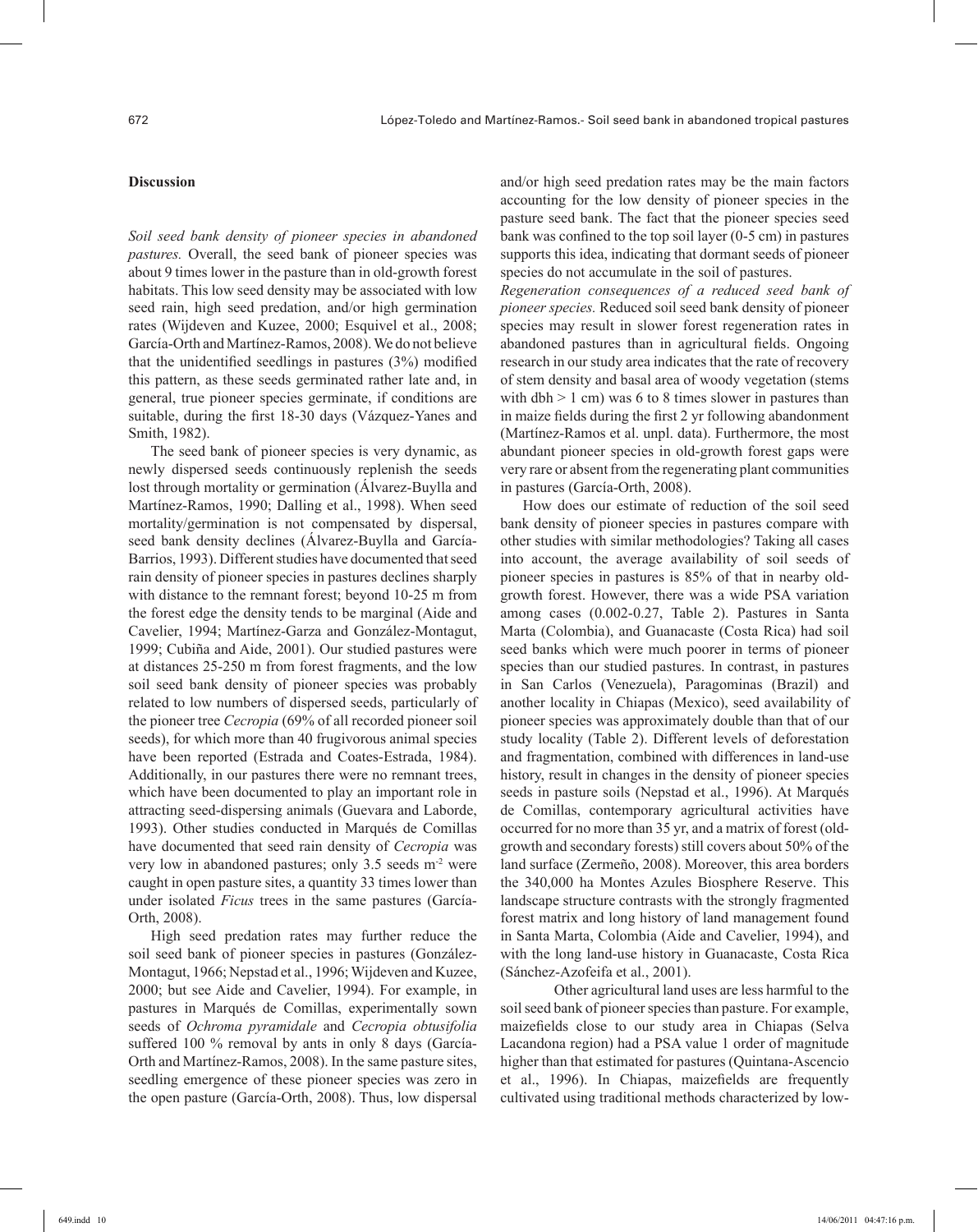intensity soil management techniques, and comprise small cultivated areas embedded in a forested matrix (Diemont et al., 2006), which may favour the arrival of seeds of pioneer species (Quintana-Ascencio et al., 1996; Levy and Aguirre, 2005).

*Seed bank of non-native species in pastures.* The major components of the seed bank in pastures were graminoids and weeds, which concurs with the results from other studies (Uhl and Clark, 1983; Wijdeven and Kuzee, 2000). In our case, almost 100% of seeds in the soil were from these types of plants. Pasture management probably affects the composition and abundance of the soil seed bank of weeds and graminoids. Several studies have indicated the importance of pasture management on tree regeneration in tropical pastures (Esquivel et al., 2008). For example, cattle management and the frequent use of fire probably deplete the seed bank of pioneer species, and inhibit forest regeneration (Aide and Cavelier, 1994; Miller, 1999; Esquivel et al. 2008). In some cases, fire is used to renew grass vegetation and to control weeds in tropical pastures (Uhl and Buschbacher, 1985). However, in other areas, there is evidence that this practice may have opposite effects and actually facilitate the growth of weed populations (D'Antonio, 2000; Wilson and Mudita, 2000). It is therefore possible that some of the attributes of our pastures, such as pasture isolation, fire frequency and cattle stocking density might have influenced the variation of the soil seed bank density of non-native species among the 6 studied pastures (Appendix 1). However, our design did not permit us to conduct any futher analysis and this question must remain open for future research.

The high seed bank density of weeds and graminoids in pastures may have potentially important negative economic and ecological consequences. First, the development of large populations of these plants reduces pasture productivity (Nepstad et al., 1996; Méndez-Bahena, 1999). Secondly, after pasture abandonment, the weedy vegetation may deflect or arrest secondary forest succession (Nepstad et al., 1996; Martínez-Garza and González-Montagut, 1999; Méndez –Bahena, 1999; Esquivel et al., 2008). Weedy vegetation may inhibit forest regeneration even though abundant seeds of native plants disperse into the disturbed areas (Dalling and Denslow, 1998). In our study area, for example, the bracken fern, *Pteridium aquilinum,* aggressively invades areas where fire is frequently employed; covering large areas of pastures, even those which are completely surrounded by primary forest (Suazo, l998).

*Invasion of old-growth forest by seeds of non-native species.* Our results document an important case of invasion of old-growth forest by seeds of non-native species from neighbouring agricultural areas, for example,

*Fimbristylis dichotoma* and *Scleria pterota*. We also found that this invasion extended at least 4 km into the MABR territory. It should be borne in mind that the Lacantun River is very wide (150 m) at the study site, and as such it is very likely that this river represented an important barrier to the spread of non native species from the MCR into the MABR. It would therefore be reasonable to expect even greater levels of invasion in areas with an absence of such barriers. However, certain weeds are wind-dispersed and they can reach areas further away (Wilson and Mudita, 2000; Kohli et al., 2006).

It is likely that the non-native seeds we recorded resulted from present or past human activities within the reserve. However, several lines of evidence refute this possibility: First, in the whole south-east area of the MABR there has not been an important human occupation since the Spaniards eradicated the Lacandon people, who lived in the area 315 yrs ago (De Vos, 1991). Secondly, forested areas within the MABR that were occupied in the past by Mayan settlements (indicated by abundant clay pottery) are free of such exotic species; instead forest herb species dominate the understorey (Martinez-Ramos *unpub. data*). Thirdly, the clear relationship between the density of seeds of non-native species in the soil seed bank of old-growth forest and the distance from agricultural fields strongly supports a process of front-like species invasion.

The presence of weeds and graminoids in the oldgrowth forest soil seed bank has been documented in other tropical localities at even higher proportions than found at our study site (see Table 3). For example in Belem, Brazil, more than 45% of the soil seed bank was composed of weeds or graminoids. This region is the oldest agricultural frontier in Amazonia and the landscape is dominated by secondary forest (Vieira and Proctor, 2007). This situation might be responsible for such a high density of weeds in the soil seed bank of old-growth forest sites. While the proportion of non-native species in our study site was not as high as found in other studies (see Table 3), it still suggests the importance of monitoring the invasive species in old-growth forest of Montes Azules Biosphere Reserve.

The invasion of old-growth forests by weeds from agricultural areas is well documented (Uhl et al., 1981; Quintana-Ascencio et al., 1996; Brearley et al., 2004). Their invasive capabilities are well illustrated by the case of tropical American invasive weeds, such as *Parthenium hysterophorus*, *Ageratum conyzoides*, *Lantana camara* and *Eupatorium odoratum*, in some rain forests in India (Kohli et al., 2006). Given their helliophyl character these weeds grow aggressively in forest canopy gaps and can interfere with the regeneration of forest species, causing adverse ecological, economic, and social impacts (Wilson and Mudita, 2000; Kohli et al., 2006). In our study, the reported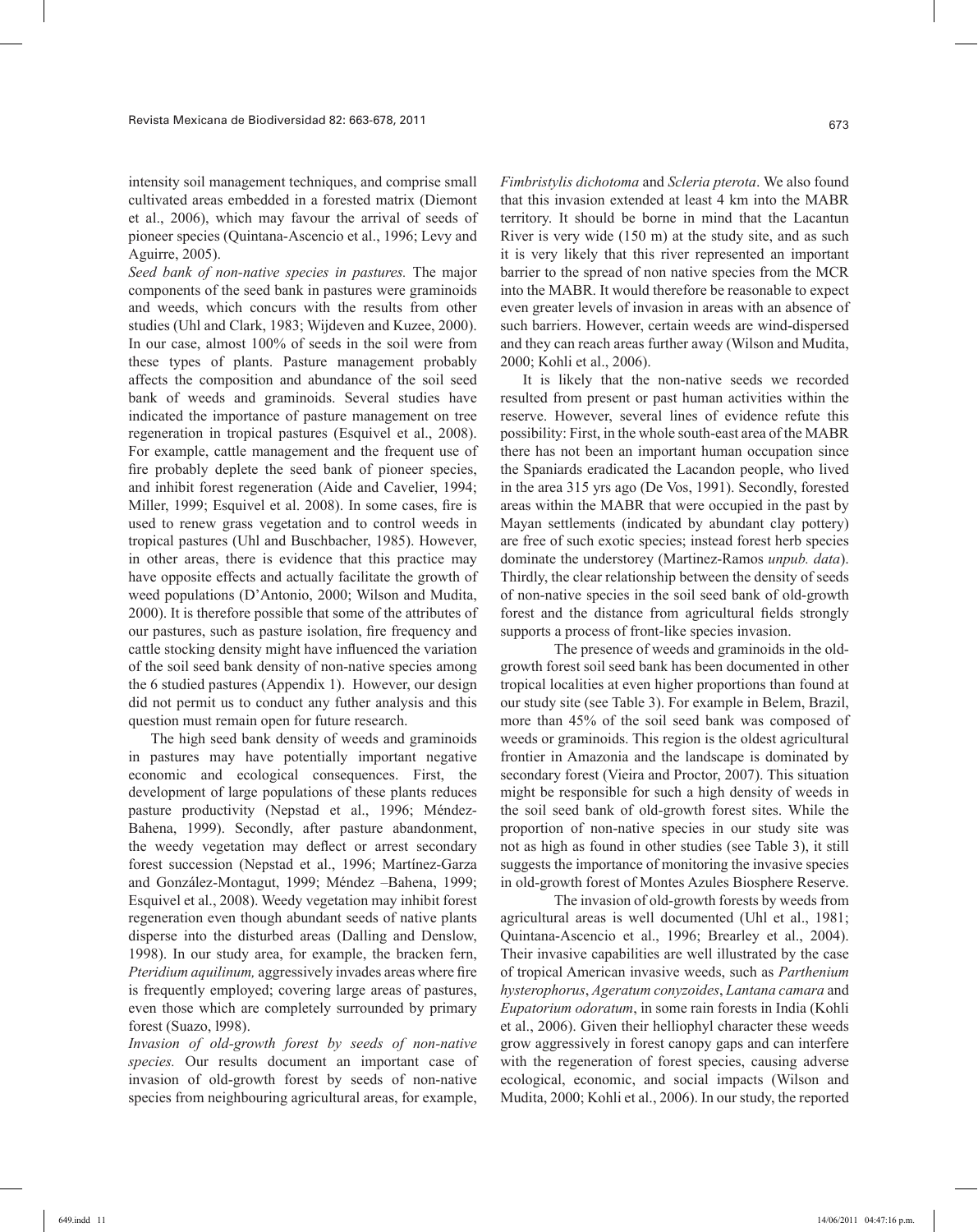invasion is of great concern because it occurs in one of the core zones of the Montes Azules Biosphere Reserve (MAB-UNESCO), which is the largest tropical rain forest reserve in Mexico, and is apparently very well conserved. Nonetheless, extensive agricultural areas are located immediately adjacent to the core zone (separated only by the Lacantun River) and these may represent a significant risk to forest biodiversity, as forest gaps or forest edges represents disturbances which may offer suitable habitat for non-natives.

Our study system illustrates a case where pasture use has extensively depleted the soil seed bank of pioneers, while increasing the presence of non-native species. Land use, particularly pasture management, could be of greater detriment to the pioneer species within the soil seed bank leading to a reduction in forest regeneration rates once pastures are abandoned.

We believe that, following abandonment, the pastures of the Marqués de Comillas region represent a source of invasion by seeds of species non-native to the Montes Azules Biosphere Reserve, rather than a potential source of forest regeneration. The invasion of seeds of non-native plants as far as 4-km into the Montes Azules Biosphere Reserve highlights the need for improved planning for biological reserves in order to avoid the development of agricultural areas near the core zones of reserves. As has been suggested, pastures should be conceived as silvopastoral systems integrated into a strategy of multiple use in which fragmented forests, enriched secondary forests, and agroforestry can be combined to achieve productivity, conservation, and ecosystem service goals (Harvey et al., 2008). The results of this study emphasize the importance of monitoring invasive species within the boundaries of the Montes Azules Biosphere Reserve, the largest tropical rain forest reserve in Mexico.

#### **Acknowledgements**

This study was supported by CONACYT-México (No. L0046-N). We acknowledge the technical help and seedling identification provided by Jorge Rodriguez-Velázquez, Santiago Sinaca and Guillermo Ibarra. We appreciate the logistic support provided by Centro de Investigaciones en Ecosistemas and Chajul Field Station. We appreciate comments on this paper by Keith MacMillan, Frans Bongers, Radika Bhaskar, David F.R.P. Burslem and Kennedy Owusu. LLT was granted scholarships from Instituto de Ecología-UNAM (PROBETEL) and CONACYT (No. 163218).

#### **Literature cited**

- Aide, T. M. and J. Cavelier. 1994. Barriers to lowland tropical forest restoration in the Sierra Nevada de Santa Marta, Colombia. Restoration Ecology 2:219-229.
- Álvarez-Buylla, E. R. and M. Martínez-Ramos. 1990. Seed bank versus seed rain in the regeneration of a tropical pioneer tree. Oecologia 84:314-325.
- Álvarez-Buylla, E. R. and R. García-Barrios. 1993. Models of patch dynamics in tropical forests. Trends in Ecology and Evolution 8:201-204.
- Asner, G. P., A. R. Townsend, M. C. Bustamante, G. B. Nardoto and L. P. Olander, 2004. Pasture degradation in the Central Amazon: linking changes in carbon and nutrient cycling with remote sensing. Global Change Biology 10:844-862.
- Bazzaz, F. 1991. Regeneration of tropical forest: physiological responses of pioneer and secondary species. *In* Rain forest regeneration and management, A. Gomez-Pompa, T.C. Whitmore and M. Hadley (eds.). The Parthenon Publishing Group, Carnforth, p. 91-118.
- Beals, E. W. 1984. Bray-Curtis Ordination: an effective strategy for analysis of multivariate ecological data. Advances in Ecological Research 14:1-55.
- Brearley, F. Q., P. Sukaesih, P. S. Kidda, J. Proctor and J. Suriantata. 2004. Structure and floristics of an old secondary rain forest in Central Kalimantan, Indonesia, and a comparison with adjacent primary forest. Forest Ecology and Management 195:385-397.
- Breedlove, D. E. 1986. Listados Floristicos de Mexico. IV. Flora de Chiapas, Instituto de Biologia-UNAM, Mexico City. 125 p.
- Buschbacher, R., C. Uhl and E. A. S. Serrao. 1988. Abandoned pastures in eastern Amazonia. II. Nutrient stocks in the soil and vegetation. Journal of Ecology 76:682-699.
- Chazdon, R., C. A. Harvey, O. Komar, D. M. Grifith, B. G. Ferguson, M. Martinez-Ramos, H. Morales, R. Nigh, L. Soto-Pinto, M. van Breugel and S. M. Philpott. 2009. Beyond Reserves: a research agenda for conserving biodiversity in human-modified tropical landscapes. Biotropica 41:142-153.
- Crawley, M. J. 2007. The R Book. John Wiley & Sons Ltd. Chichester. 950 p.
- Cubiña, A. and T. M. Aide. 2001. The effect of distance from forest edge on seed rain and soil seed bank in a tropical pasture. Biotropica 33:260-267.
- Dalling, J. W. and J. S. Denslow. 1998. Soil seed bank composition along a forest chronosequence in seasonally moist tropical forest, Panama. Journal of Vegetation Science 9:669-678.
- Dalling, J. W., M. D. Swaine and N. C. Garwood. 1995. Effect of soil depth on seedling emergence in tropical soil seed-bank investigations. Functional Ecology 9:119-121.
- Dalling, J. W., M. D. Swaine and N. C. Garwood. 1998. Dispersal patterns and seed bank dynamics of pioneer trees in moist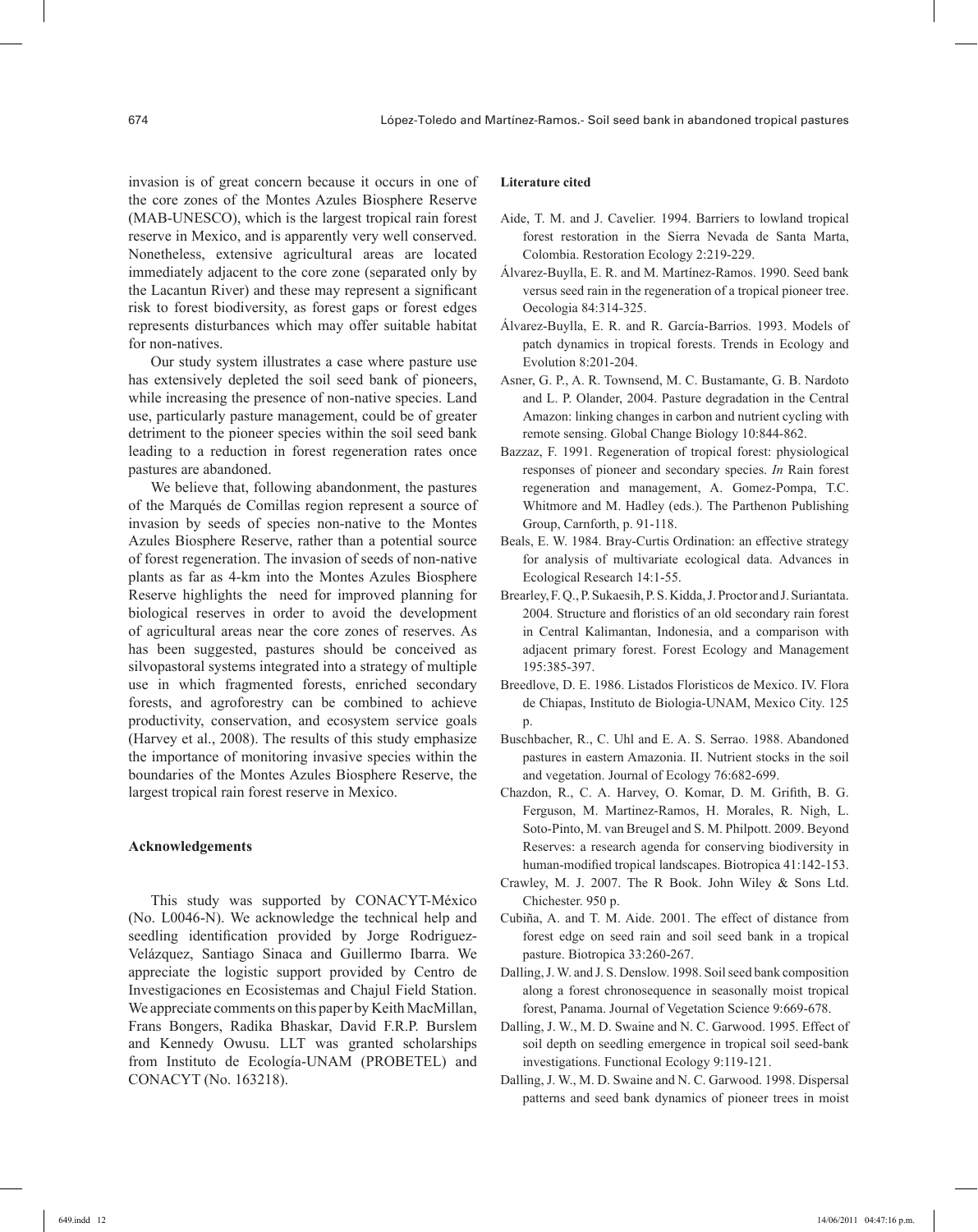tropical forest. Ecology 79:564-578.

- D'Antonio, C. M. 2000. Fire and weeds: interaction and management implications. *In* Invasive species in a changing world, H.A. Mooney and R.J. Hobbs (eds.). Island Press. Stanford. p. 65-94.
- De Vos, J. 1991. La Paz del Dios y del Rey: la Conquista de la Selva Lacandona: 1525-1821. Fondo de Cultura Económica, Mexico City. 351 p.
- Diemont, S. A. W., J. F. Martin, S. I. Levy-Tacher, R. B. Nigh, P. Ramírez-Lopez and J. Duncan. 2006. Lacandon Maya forest management: restoration of soil fertility using native tree species. Ecology Engineering 28:205-212.
- Espinosa, F. and J. Sarukhán. 1997. Manual de malezas del Valle de México, UNAM-FCE. Mexico City. 458 p.
- Esquivel, J. M., C. A. Harvey, B. Finegan, F. Casanoves and C. Skarpe. 2008. Effects of pasture management on the natural regeneration of neotropical trees. Journal of Applied Ecology 45:371-380.
- Estrada, A., R. Coates-Estrada and C. Vázquez-Yanes. 1984. Observations on fruiting and dispersers of *Cecropia obtusifolia* at Los Tuxtlas, Mexico. Biotropica 16:315-318.
- Faraway, J. J. 2005. Extending the Linear Model with R: Generalized Linear, Mixed Effects and Nonparametric Regression Models. Chapman & Hall, Boca Raton, Florida. 234 p.
- Florentine, S. K. and M. E. Westbrooke. 2004. Restoration on abandoned tropical pasturelands-do we know enough? Journal of Nature Conservation 12:85-94.
- García-Orth, X. 2008. Ecología de la regeneración natural en campos abandonados: fronteras de colonización en la vecindad de árboles aislados. PhD Thesis, Universidad Nacional Autónoma de México, Mexico City. 124 p.
- García-Orth, X. and M. Martínez-Ramos. 2008. Seed dynamics of early and late successional tree species in tropical abandoned pastures: Seed burial as a way of evading predation. Restoration Ecology 16:435-443.
- García-Orth, X. and M. Martínez-Ramos. 2011. Isolated trees and grass removal improve performance of transplanted Trema micrantha (L.) Blume (Ulmaceae) saplings in tropical pastures. Restoration Ecology 19:24-34
- Garwood, N. C. 1989. Tropical soil seed banks: a review. *In* Ecology of soil seed banks, M. Leck, V. Parker and R. Simpson (eds.). Academic Press, San Diego. p. 149-209.
- Gómez-Pompa, A., C. Vázquez-Yanez and S. Guevara. 1972. The tropical rain forest: a nonrenewable resource. Science 177:762-765.
- González-Montagut, R. 1996*.* Establishment of 3 rain forest species along the riparian corridor-pasture gradient in Los Tuxtlas, Mexico. PhD Thesis. Harvard University. Massachusets. 245 p.
- Guevara, S. and J. Laborde. 1993. Monitoring seed dispersal at isolated standing trees in tropical pastures: consequences for

local species availability. Vegetatio 108:319-338.

- Harvey, C. A., O. Komar, R. Chazdon, B. G. Ferguson, B. Finegan, D. M. Griffith, M. Martínez-Ramos, H. Morales, R. Nigh, L. Soto-Pinto, M. van Breugel and M. Wishnie. 2008. Integrating agricultural landscapes with biodiversity conservation in the Mesoamerican hotspot. Conservation Biology 22:8-15.
- Hecht, S. 1993. The logic of livestock and deforestation in Amazonia. Bioscience 43:687-695.
- Holl, K. D. 1998. Do bird perching structures elevate seed rain and seedling establishment in abandoned tropical pasture? Restoration Ecology 6:253-261.
- Ibarra-Manríquez, G. and M. Martínez-Ramos. 2002. Landscape variation of liana communities in a Neotropical rain forest. Plant Ecology 160:91-112.
- Ibarra-Manríquez, G. and S. Sinaca-Colin. 1995. Lista florística comentada de la Estación de Biología Tropical "Los Tuxtlas", Veracruz, Mexico. Revista de Biología Tropical 43:75-115.
- Ibarra- Manríquez, G. and S. Sinaca-Colin. 1996a. Estación de Biología Tropical "Los Tuxtlas", Veracruz, México: Lista florística comentada (Mimosaceae a Verbenaceae). Revista de Biología Tropical 44:41-60.
- Ibarra- Manríquez, G. and S. Sinaca-Colin. 1996b. Lista comentada de plantas de la Estación de Biología Tropical "Los Tuxtlas", Veracruz, México: (Violaceae a Zingiberaceae). Revista de Biología Tropical 44:427-447.
- Instituto de Geografía (IG-UNAM). 2002. Mapa del inventario nacional forestal 2000. Escala 1:100000. México.
- Instituto Nacional de Ecologia (INE). 2000. Programa de Manejo Reserva de la Biosfera Montes Azules, first ed. INE-SEMARNAT, Mexico.
- Kohli, R., D. Batish, H. P. Singh and K. S. Dogra. 2006. Status, invasiveness and environmental threats of three tropical American invasive weeds (*Parthenium hysterophorus* L., *Ageratum conyzoides* L., *Lantana camara* L.) in India. Biological Invasions 8:1501-1510.
- Levy, S. and J. R. Aguirre. 2005 Succesional pathways derived form different use patterns by Lacandon Mayan indians. Journal of Sustainable Agriculture 26:49-82.
- López-Toledo, L., M. Martínez, M. van Breugel and F. J. Sterck. 2008. Soil and light effects on the sapling performance of the shade-tolerant species *Brosimum alicastrum* (Moraceae) in a Mexican tropical rain forest. Journal of Tropical Ecology 24:629-637.
- Martínez, E., C. Ramos and F. Chiang. 1994. Lista Florística de la Lacandona, Chiapas. Boletín de la Sociedad Botánica de México 54:99-177.
- Martínez-Garza, C. and R. González-Montagut. 1999. Seed rain from forest fragments into tropical pastures in Los Tuxtlas, Mexico. Plant Ecology 145:255-265.
- McCune, B. and M. J. Mefford. 1999. PC-ORD. Multivariate analysis of ecological data. Version 4.36. MjM Software,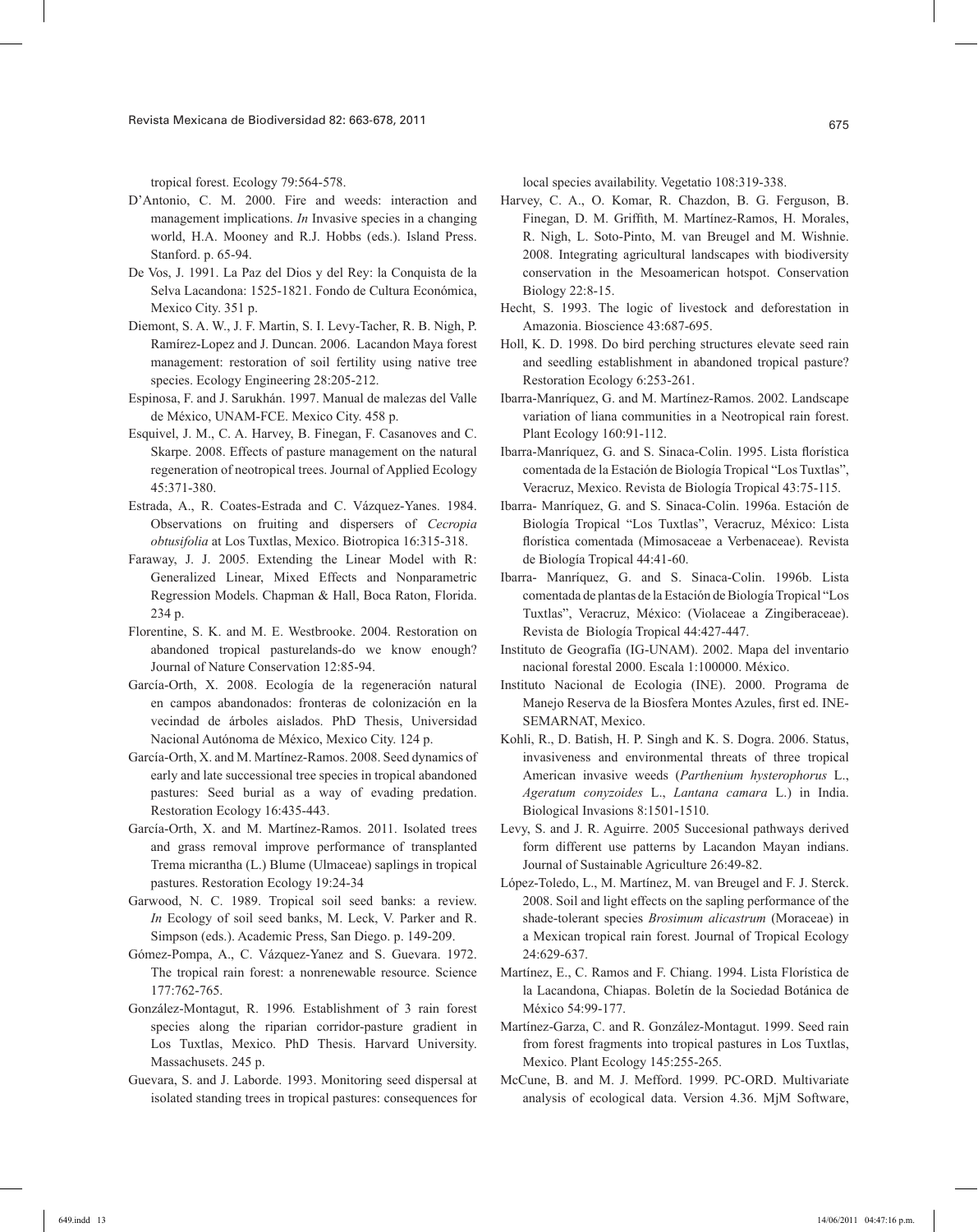Gleneden beach, Oregon.

- Medellín, R. and O. Gaona. 1999. Seed dispersal by bats and birds in forest and disturbed habitats of Chiapas, México. Biotropica 31:478-485.
- Méndez-Bahena, A. 1999. Sucesión secundaria de la selva húmeda y conservación de recursos naturales en Marqués de Comillas, Chiapas. M.Sc. Thesis. Universidad Michoacana de San Nicolas de Hidalgo. Morelia, Mexico. 148 p.
- Miller, P. M. 1999. Effects of deforestation on seed banks in a tropical deciduous forest of western Mexico. Journal of Tropical Ecology 15:179-188.
- Myster, R. W. 2004. Regeneration filters in post-agricultural fields of Puerto Rico and Ecuador. Plant Ecology 172:199- 209.
- Nepstad, D., C. Uhl, C. Pereira and J. Da Silva. l996. A comparative study of tree establishment in abandoned pasture and mature forest of Eastern Amazonia. Oikos 76:25-39.
- Quintana-Ascencio, P., M. González-Espinosa, N. Ramírez-Marcial, G. Domínguez-Vázquez and M. Martínez-Icó. 1996. Soil seed banks and regeneration of tropical rain forest from milpa fields at the selva Lacandona, Chiapas, Mexico. Biotropica 28:192-209.
- R Development Core Team, 2008. R ver. 2.6.2: a language and environment for statistical computing. R Foundation for Statistical Computing. Vienna, Austria (http://www.Rproject.org).
- Richards, P. W. 1996. The tropical rain forest: an ecological study. Second ed. Cambridge University Press, Cambridge. 599 p.
- Sánchez-Azofeifa, G. A., R. C. Harriss and D. L. Skole. 2001. Deforestation in Costa Rica: a quantitative analysis using remote sensing imagery. Biotropica 33:378-384.
- Siebe, C., M. Martínez-Ramos, G. Segura-Warnholtz, J. Rodríguez-Velázquez and S. Sánchez-Beltrán. 1996. Soil and vegetation patterns in the tropical rainforest at Chajul Southeast Mexico. *In* Proceedings of the international congress on soil of tropical forest ecosystems (ISSS-AISSIBG), D. Sigmarangkir (ed.). Mulawarman University Press, Mulawarman p. 25-26.
- Swaine, M. D. and T. C. Whitmore. 1988. On the definition of ecological species groups in tropical rain forests. Vegetatio 75:81-86.
- Suazo, I. 1998. Aspectos ecológicos de la especie invasora

*Pteridium aquilinum* (L.) Kuhn (Dennstaedtiaceae) en una selva húmeda de la región de Chajul, Chiapas. M.Sc. Thesis. Universidad Michoacana de San Nicolás de Hidalgo, Morelia, Mexico. 119 p.

- Ter Heerdt, G. N. J., A. Schutter and J. P. Bakker. 1999. The effect of water supply on seed-bank analysis using the seedling emergence method. Functional Ecology 13:428-430.
- Uhl, C. and R. Buschbaucher. l985. A disturbing synergism between cattle ranch burning practices and selective tree harvesting in the eastern Amazon. Biotropica 17:265-268.
- Uhl, C., R. Buschbacher and E. A. S. Serrao. 1988. Abandoned pastures in eastern Amazonia. I. Patterns of plant succession. Journal of Ecology 76:663-681.
- Uhl, C. and K. Clark. l983. Seed ecology of selected Amazon basin successional species. Botanical Gazzete 144:419-425.
- Uhl, C., K. Clark, H. Clark and P. Murphy. 1981. Early plant succession after cutting and burning in the upper Rio Negro region of the Amazon Basin. Journal of Ecology 69:631-649.
- Uhl, C., C. Jordan, K. Clark, H. Clark and R. Herrera. 1982. Ecosystem recovery in Amazonia Caatinga forest after cutting and burning and bulldozer clearer treatments. Oikos 38:313-320.
- Vasquez-Yanez, C. and H. Smith. 1982. Phytochrome control of seed germination in the tropical rain forest pioneer trees *Cecropia obtusifolia* and *Piper auritum* and its ecological significance. New Phytologist 92:477-485.
- Vieira, I. C. G. and J. Proctor. 2007. Mechanisms of plant regeneration during succession after shifting cultivation in eastern Amazonia. Plant Ecology 192:303-315.
- Wijdeven, S. M. J. and M. E. Kuzee. 2000. Seed availability as a limiting factor in forest recovery processes in Costa Rica. Restoration Ecology 8:414-424.
- Wilson, C. and W. Mudita. 2000. Fire and weeds: interaction and management implications. *In*
- Fire and sustainable agricultural and forestry development in eastern Indonesia and Northern Australia, J. Russell-Smith, G. Hill, D. Siliwoloe and B. Myers (eds.). Australian Centre for International Agricultural Research, Canberra. p. 65-69.
- Zermeño, I. 2008. Evaluación del disturbio ecológico provocado por diferentes tipos de uso agrícola del suelo en una región tropical húmeda. M. Sc. Thesis. CIECO-UNAM. Morelia. 56 p.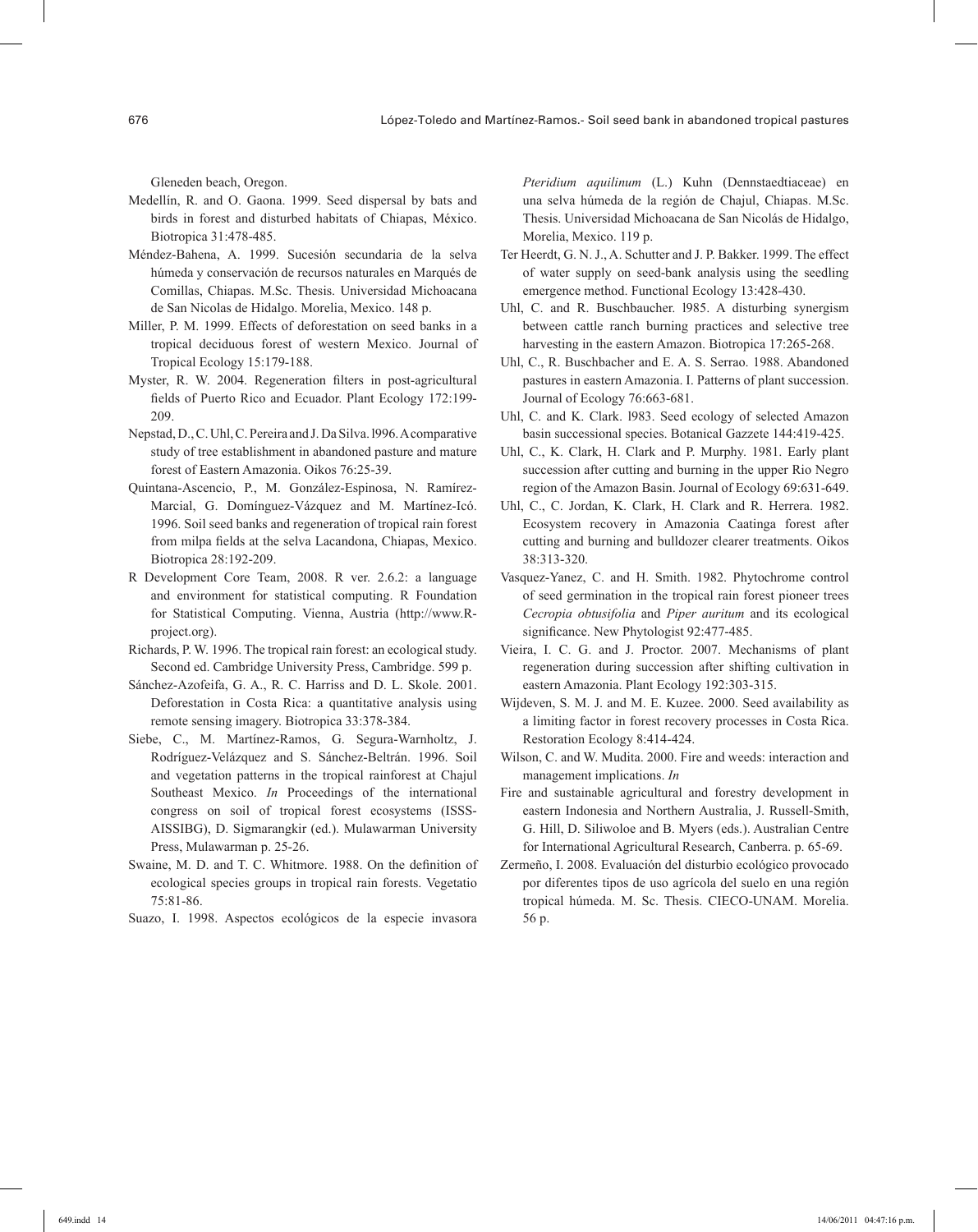| Pasture site          | Time of use<br>(yr) | Cattle stocking<br>$density (ha-1)$ | Cattle rotation<br>period (d) | Average distance<br>to remnant<br>forest $(m)$ | Fire frequency<br>(fires in the last $8 \text{ yrs}$ ) |
|-----------------------|---------------------|-------------------------------------|-------------------------------|------------------------------------------------|--------------------------------------------------------|
| Chajul 1              | 14                  | 2                                   | 28-30                         | 31                                             | 3                                                      |
| Chajul 2              | 15                  |                                     | $10-12$                       | 40                                             |                                                        |
| Loma Bonita 1         | 13                  | 2                                   | $15 - 18$                     | 243                                            | 2                                                      |
| Loma Bonita 2         | 11                  | 7                                   | $29 - 30$                     | 248                                            | 2                                                      |
| Playón de la Gloria1  | 12                  | 5                                   | 28-30                         | 85                                             | 4                                                      |
| Playón de la Gloria 2 | 9                   | $\overline{2}$                      | $18 - 30$                     | 47                                             |                                                        |

**Appendix 1.** Attributes of the 6 pasture sites studied in the Marqués de Comillas region (MCR), south-east Mexico. All pastures had less than 1 y of abandonment.

Appendix 2. Seed bank density (seeds.m<sup>2</sup>, 10 cm depth) for identified taxa recorded in old-growth forest and pastures sites at Montes Azules Biosphere Reserve and Marques de Comillas region, Selva Lacandona region, Mexico. Species are arranged by Plant group and then for family and species. \**Cecropia* includes *C. obtusifolia* y *C. peltata*.

| Plant Group | <b>Species</b>                      | Family        | Old-growth forest | Pasture                  |
|-------------|-------------------------------------|---------------|-------------------|--------------------------|
| Pioneer     | Ochroma pyramidale Swartz           | Bombacaceae   |                   | $28 \pm 28$              |
| Pioneer     | Cecropia sp.*                       | Cecropiaceae  | $323 \pm 49$      | $23 \pm 11$              |
| Pioneer     | Acalypha diversifolia Jacq.         | Euphorbiaceae | $130 \pm 28$      | $\overline{\phantom{m}}$ |
| <b>OFS</b>  | Tradescantia sp.                    | Commelinaceae | $51 \pm 21$       | $6 \pm 6$                |
| <b>OFS</b>  | Sicydium sp.                        | Cucurbitaceae | $6 \pm 6$         | --                       |
| <b>OFS</b>  | Xiphidium coeruleum Aubl.           | Haemodoraceae | $6 \pm 6$         | $- -$                    |
| <b>OFS</b>  | Hiraea sp.                          | Malpighiaceae | $6 \pm 6$         | $6 \pm 6$                |
| <b>OFS</b>  | Acacia hayesii Benth.               | Mimosaceae    | $23 \pm 17$       | $- -$                    |
| <b>OFS</b>  | Gouania sp.                         | Rhamnaceae    | $11 \pm 7$        | $\overline{\phantom{a}}$ |
| Weed        | Amaranthus hybridus L.              | Amaranthaceae | $11 \pm 11$       | $1446 \pm 815$           |
| Weed        | Iresine sp.                         | Amaranthaceae | $- -$             | $2046 \pm 1187$          |
| Weed        | Iresine celosia L.                  | Amaranthaceae | $-$               | $85 \pm 49$              |
| Weed        | Calyptocarpus sp                    | Asteraceae    | $17.0 \pm 8$      | $11 \pm 11$              |
| Weed        | Eupatorium sp                       | Asteraceae    | $6 \pm 6$         | $945 \pm 485$            |
| Weed        | Melampodium divaricatum (Rich.) DC. | Asteraceae    | $-$               | $471 \pm 192$            |
| Weed        | Vernonia sp.                        | Asteraceae    | $6 \pm 6$         | $646 \pm 342$            |